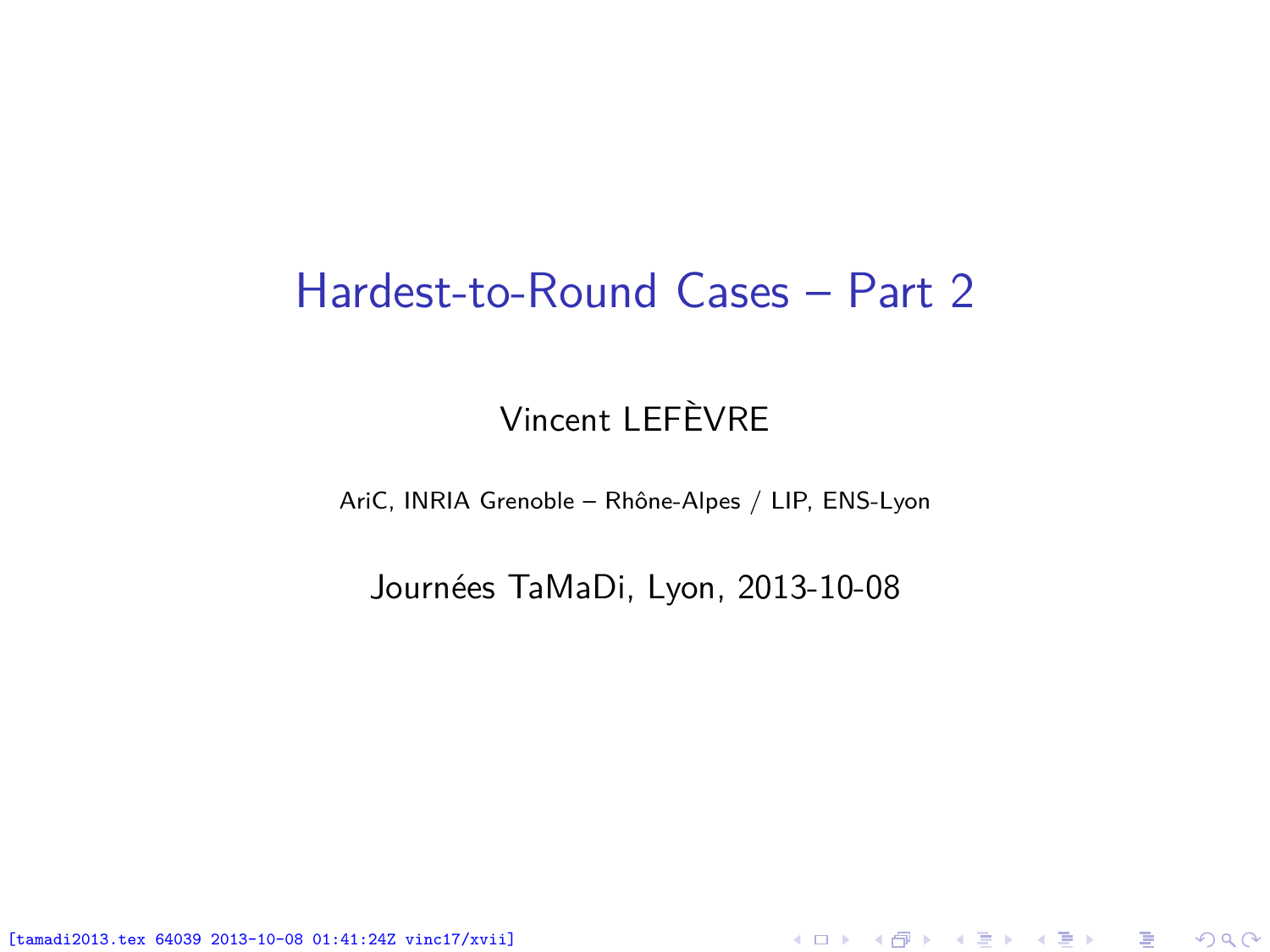### **Outline**

- [Hardest-to-Round Cases in binary64 \(Double Precision\)](#page-2-0)
- [Functions](#page-17-0)  $x^n$
- **[Average Computation Time](#page-21-0)**

[tamadi2013.tex 64039 2013-10-08 01:41:24Z vinc17/xvii]

<span id="page-1-0"></span> $299$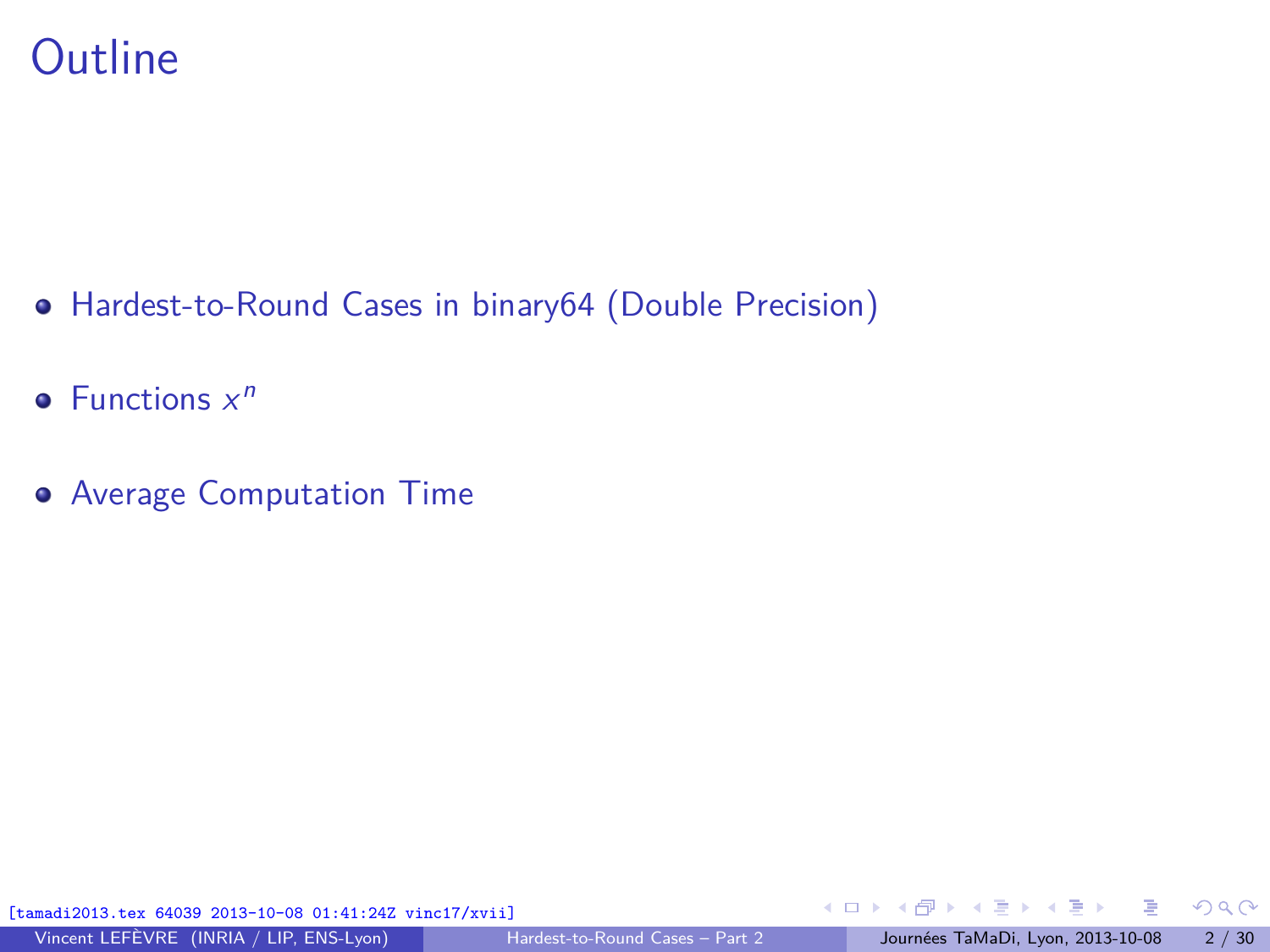# Hardest-to-Round Cases in binary64 (Double Precision)

Let's recall.

- Floating-point system in radix 2.
- Double precision ( $p = 53$ ).

#### **No subnormals.**

In input, the exponent range will be extended to include subnormals.

- Exact cases are regarded as hard-to-round cases (stored in the database). Exactness is checked by readres with GNU MPFR and these cases are not output.
- Algorithm used: L-algorithm (first step).

<span id="page-2-0"></span> $\Omega$ 

 $\mathcal{A}$  and  $\mathcal{A}$  in the set of  $\mathcal{B}$  is a set of  $\mathcal{B}$  is a set of  $\mathcal{B}$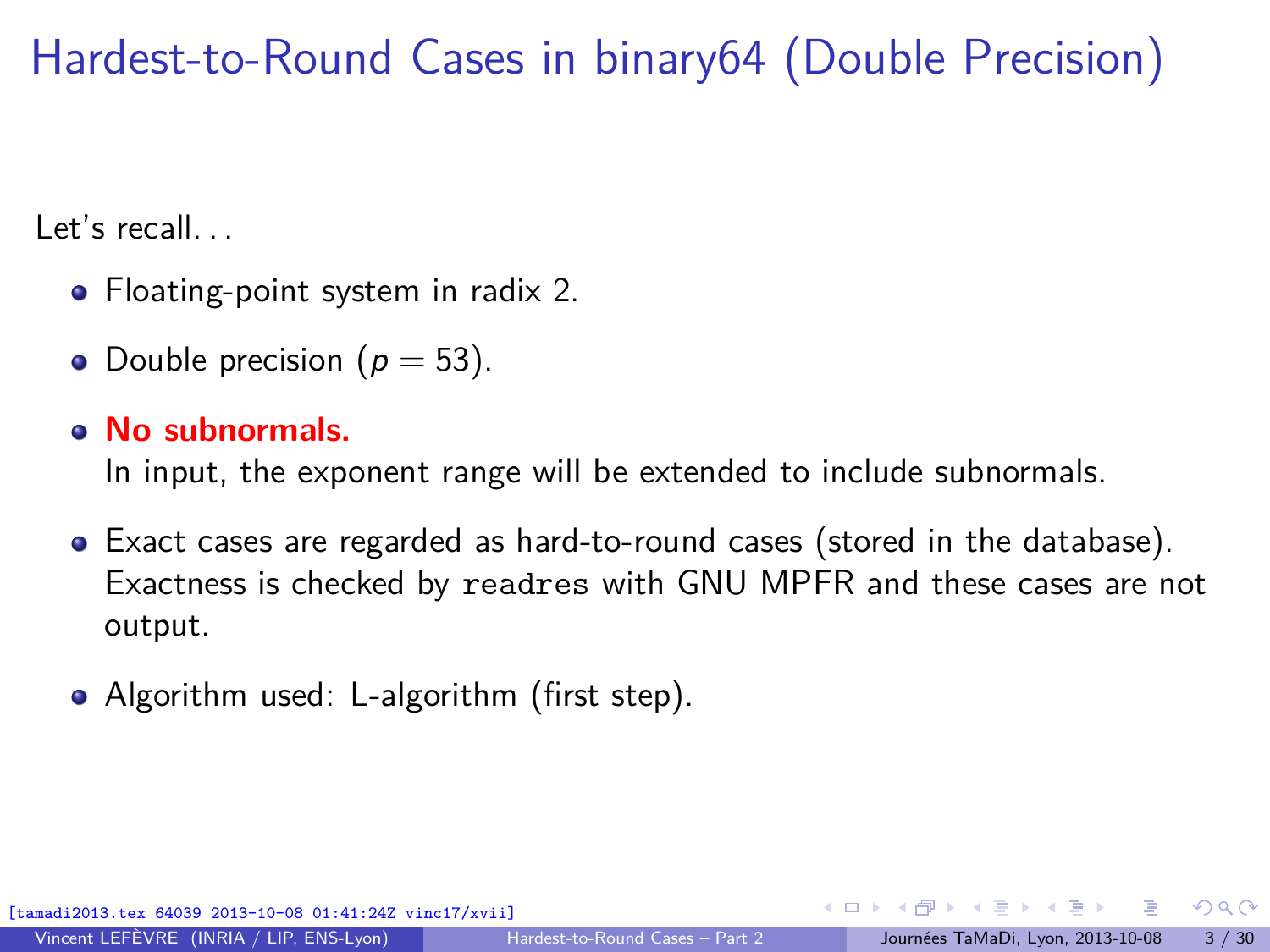## Hardest-to-Round Cases in binary64 (Double Precision) [2]

After 13 812 778 CPU core hours ( $\approx$  1576 years) for the first step, in summary:

- e x , 2<sup>x</sup> , 10<sup>x</sup> , sinh, cosh, sin(2*π*x), cos(2*π*x), tan(2*π*x);
- $x^n$  for  $3 \le n \le 5188$  and  $-180 \le n \le -2$ ;
- $\bullet$  sin, cos, tan between  $-\pi/2$  and  $\pi/2$ ;
- the corresponding inverse functions.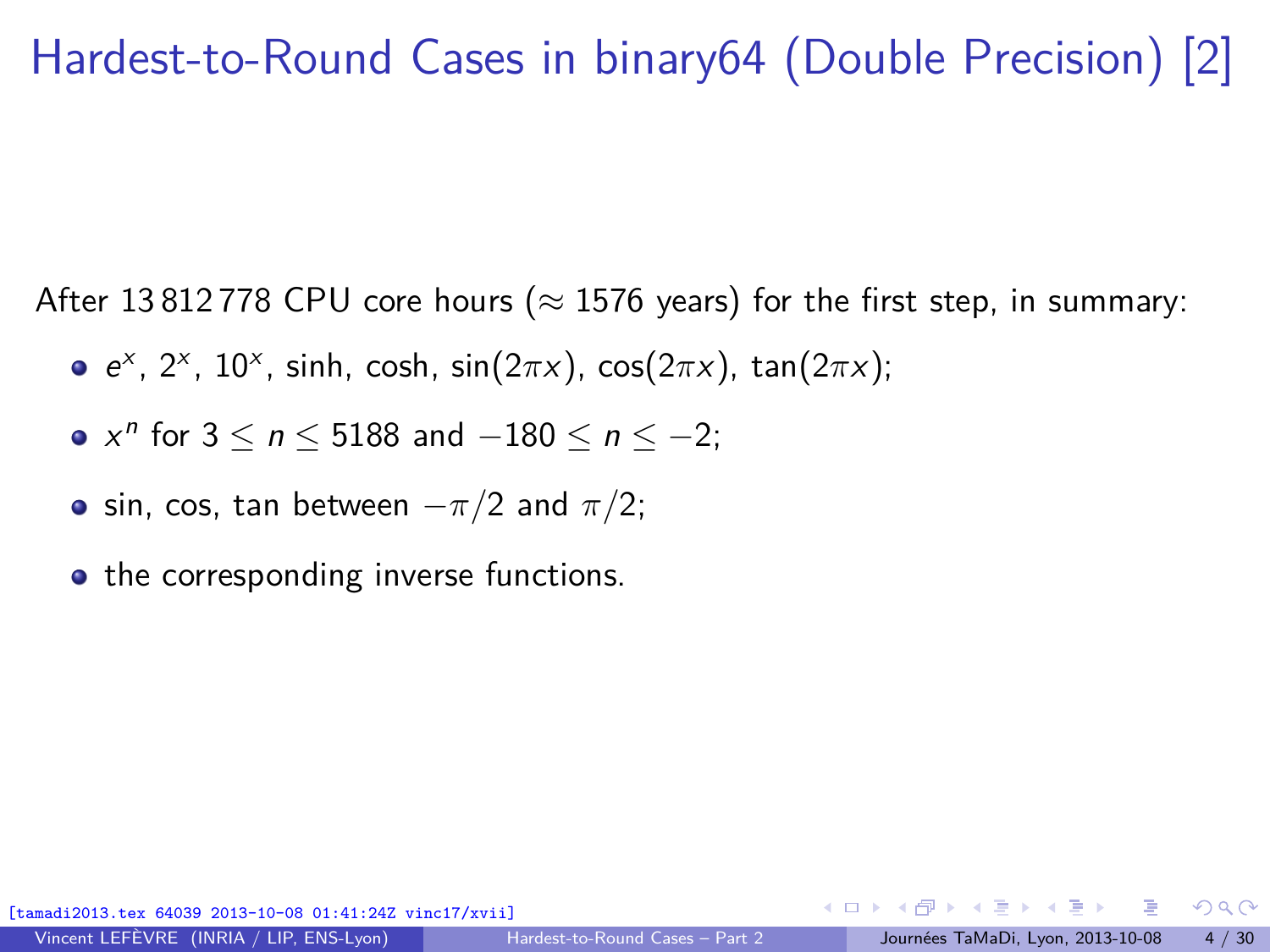# Hardest-to-Round Cases in binary64 (Double Precision) [3]

The following results are presented in a different way from 2010, separating rounding to nearest and directed rounding.

Only the **hardest-to-round case** in the considered domain is given.

Filtering done manually. Let's hope there are no errors. . .

Format of the results:  $function(hexForm) = hexForm:rf[k]xxxx$ where:

- hexForm denotes a binary64 number in the ISO C99 / IEEE 754-2008 hexadecimal format (here, we chose  $\pm 1$ .hhhhhhhhhhhhhPe, where h is a hexadecimal digit and e is the binary exponent written in decimal);
- $\bullet$  r is the rounding bit;
- f is the following bit;
- $\bullet$  k is the number of times this bit is repeated;
- xxxx are the next 4 bits of the exact result.

 $\Omega$ 

イロト イ押 トイヨ トイヨト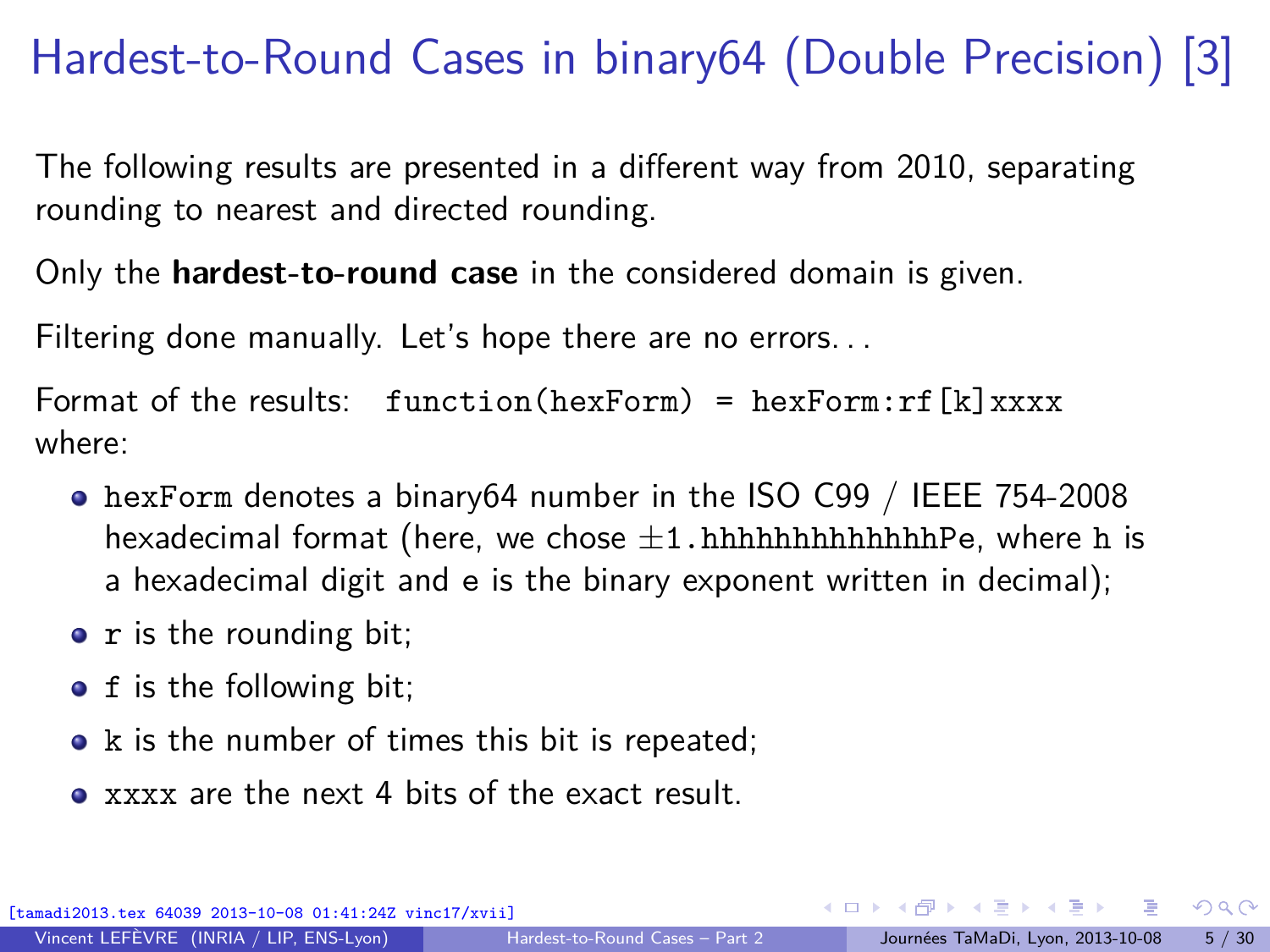# Functions exp and log

Function exp:

- Rounding to nearest, whole domain: exp(-1.12D31A20FB38BP+5) = 1.5B0BF3244820AP-50:01[58]0010
- Directed rounding, in  $(-\infty, -2^{-37}] \cup [2^{-36}, +\infty)$ : exp(-1.ED318EFB627EAP-27) = 1.FFFFFF84B39C4P-1:11[59]0001
- Directed rounding, in  $[-2^{-37}, 2]$ <sup>−</sup><sup>36</sup>]: (special) exp(1.FFFFFFFFFFFFFP-53) = 1.0000000000000P0:11[104]0101

Function log:

- Rounding to nearest, whole domain: log(1.FD15DAA6CE332P+732) = 1.FC12387D06329P+8:10[61]1111
- Directed rounding, whole domain:
	- log(1.62A88613629B6P+678) = 1.D6479EBA7C971P+8:00[64]1110

[tamadi2013.tex 64039 2013-10-08 01:41:24Z vinc17/xvii]

<span id="page-5-0"></span> $209$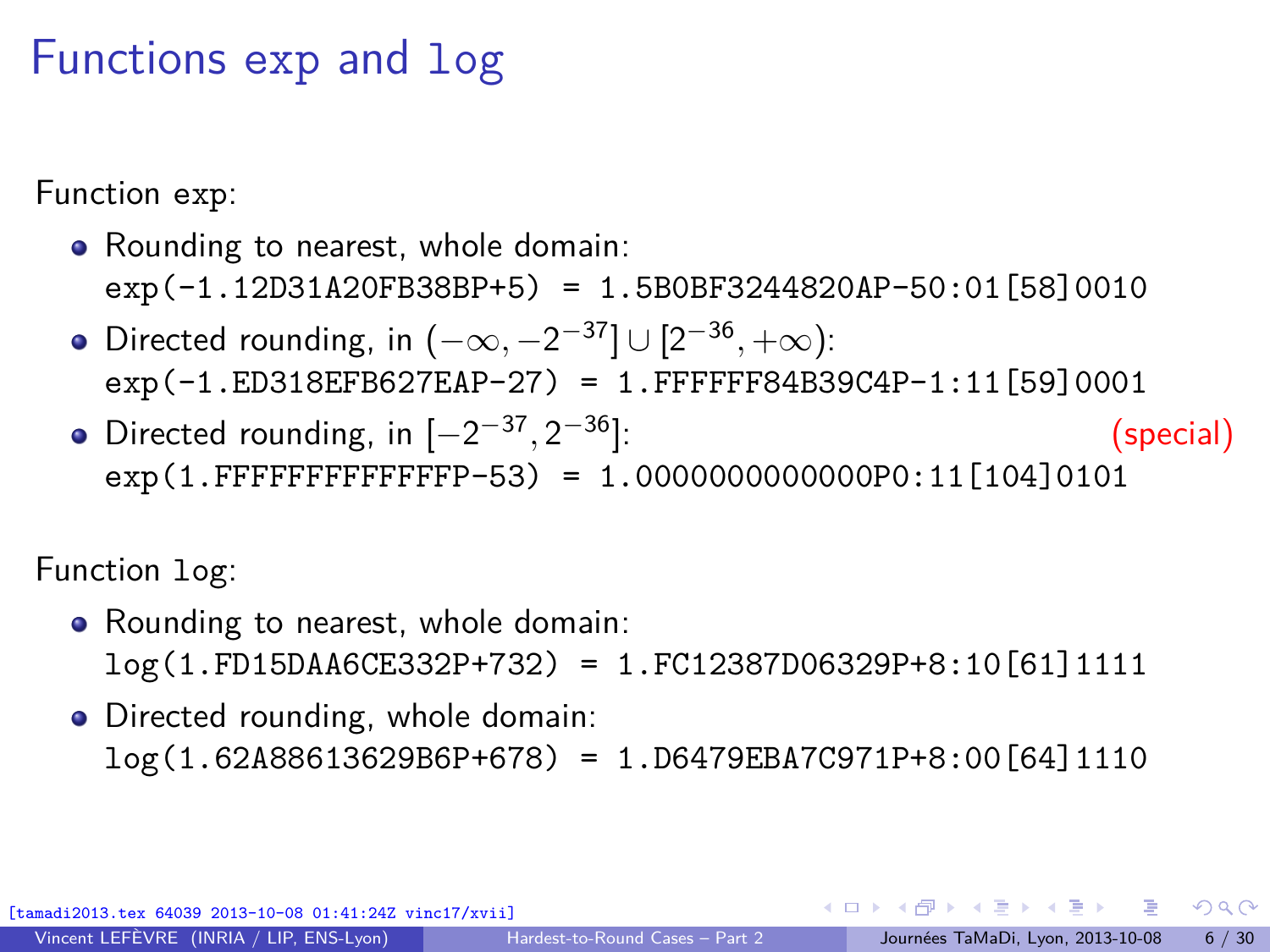# Functions expm1 and log1p

Function expm1:

- Rounding to nearest, in  $(-\infty, -2^{-51}] \cup [2^{-51}, +\infty)$ : expm1(1.274BBF1EFB1A2P-10) = 1.2776572C25129P-10:10[58]1000
- Directed rounding, in  $(-\infty, -2^{-35}] \cup [2^{-35}, +\infty)$ : (except the cases whose image is very close to  $-1$ ) expm1(1.83D4BCDEBB3F4P+2) = 1.AB50B409C8AEEP+8:00[57]1000
- Directed rounding, in  $[-2^{-35}, -2^{-51}] \cup [-2^{-51}, -2]$ <sup>−</sup><sup>35</sup>]: (special)  $expm1(-1.800000000003P-49) = -1.7$ FFFFFFFFFFFFFAP-49:00[96]1000

Function log1p:

- Rounding to nearest, in  $(-1, -2^{-37}] \cup [2^{-37}, +\infty)$ : log1p(1.FD15DAA6CE332P+732) = 1.FC12387D06329P+8:10[61]1111
- Rounding to nearest, in  $[-2^{-37}, -2^{-51}] \cup [2^{-51}, 2]$ <sup>−</sup><sup>37</sup>]: (special) log1p(1.8000000000003P-50) = 1.7FFFFFFFFFFFEP-50:10[99]1000
- Directed rounding, in  $(-1, -2^{-37}] \cup [2^{-37}, +\infty)$ : log1p(1.62A88613629B6P+678) = 1.D6479EBA7C971P+8:00[64]1110
- Directed rounding, in  $[-2^{-37}, -2^{-51}] \cup [2^{-51}, 2]$ <sup>−</sup><sup>37</sup>]: (special) log1p(1.8000000000006P-49) = 1.7FFFFFF[FFF](#page-5-0)[FF](#page-7-0)[D](#page-5-0)[P-](#page-6-0)[4](#page-7-0)[9](#page-0-0)[:](#page-1-0)[00](#page-29-0)[\[](#page-0-0)[9](#page-1-0)[6\]](#page-29-0)[10](#page-0-0)[00](#page-29-0)

[tamadi2013.tex 64039 2013-10-08 01:41:24Z vinc17/xvii]

э

<span id="page-6-0"></span> $QQ$ 

. . . . <del>.</del> . . . . . .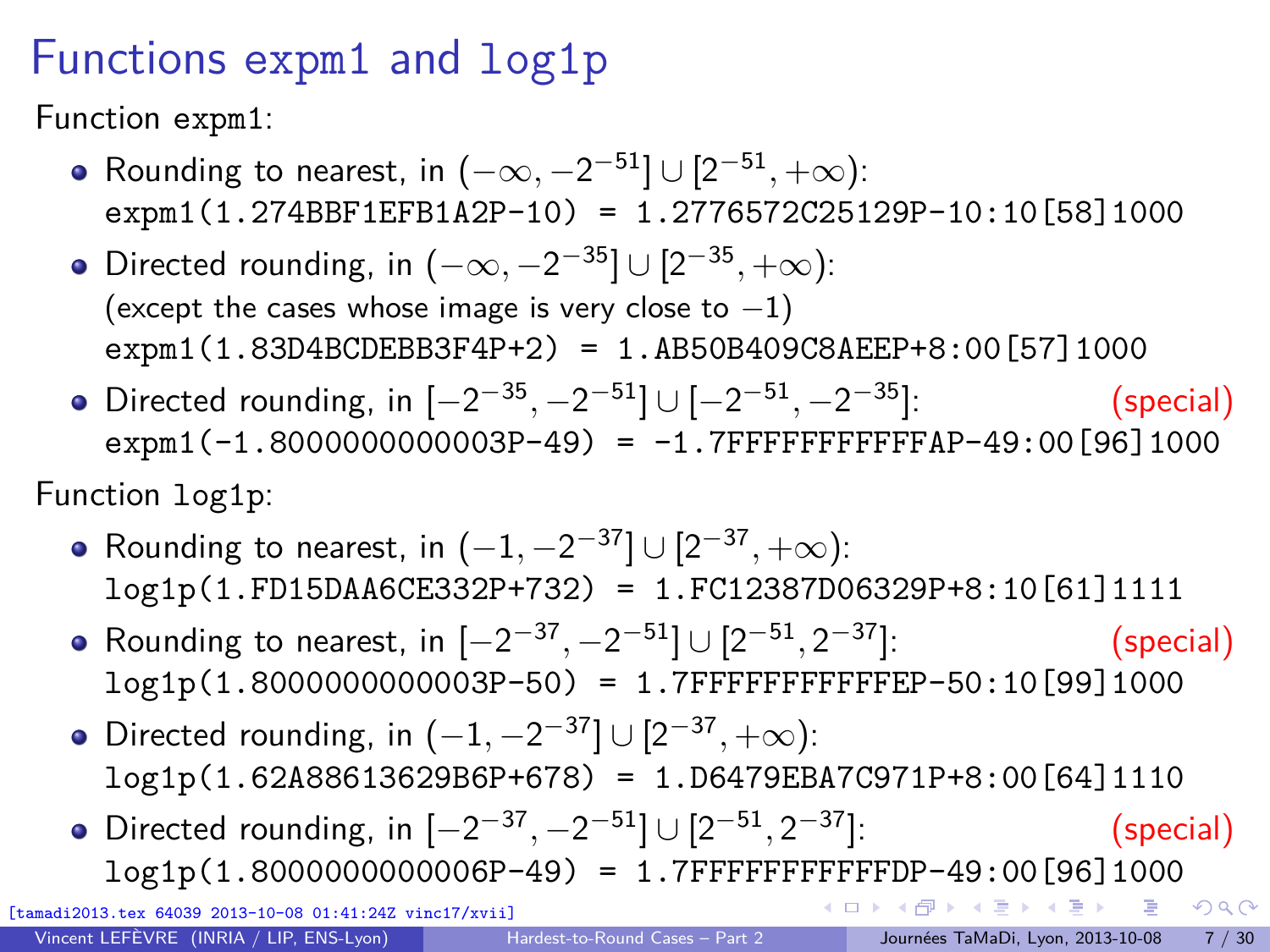#### Functions sinh and asinh

Function sinh:

- Rounding to nearest, in  $[2^{-25}, +\infty)$ : sinh(1.897374D74DE2AP-13) = 1.897374FE073E1P-13:10[56]1011
- Directed rounding, in  $[2^{-16}, +\infty)$ : sinh(1.E07E71BFCF06FP+5) = 1.91EC4412C344FP+85:00[55]1000
- Directed rounding, in  $[2^{-25}, 2]$ <sup>−</sup><sup>16</sup>]: (special) sinh(1.DFFFFFFFFFE3EP-20) = 1.E000000000FD1P-20:11[72]0001

Function asinh:

- Rounding to nearest, in  $[2^{-25}, +\infty)$ : asinh(1.FD15DAA6CE332P+731) = 1.FC12387D06329P+8:10[61]1111
- Directed rounding, in  $[2^{-18}, +\infty)$ : asinh(1.62A88613629B6P+677) = 1.D6479EBA7C971P+8:00[64]1110
- Directed rounding, in  $[2^{-25}, 2]$ <sup>−</sup><sup>18</sup>]: (special) asinh(1.E000000000FD2P-20) = 1.DFFFFFFFFFE3EP-20:00[72]1110

64039 2013-10-08 01:41:24Z vinc17/xvii]

<span id="page-7-0"></span> $\Omega$ 

 $\qquad \qquad \exists \quad \mathbf{1} \in \mathbb{R} \; \; \forall \; \mathbf{1} \in \mathbb{R} \; \; \forall \; \mathbf{1} \in \mathbb{R} \; \forall \; \mathbf{1} \in \mathbb{R} \; \forall \; \mathbf{1} \in \mathbb{R} \; \forall \; \mathbf{1} \in \mathbb{R} \; \forall \; \mathbf{1} \in \mathbb{R} \; \forall \; \mathbf{1} \in \mathbb{R} \; \forall \; \mathbf{1} \in \mathbb{R} \; \forall \; \mathbf{1} \in \mathbb{R} \; \forall \; \mathbf{1}$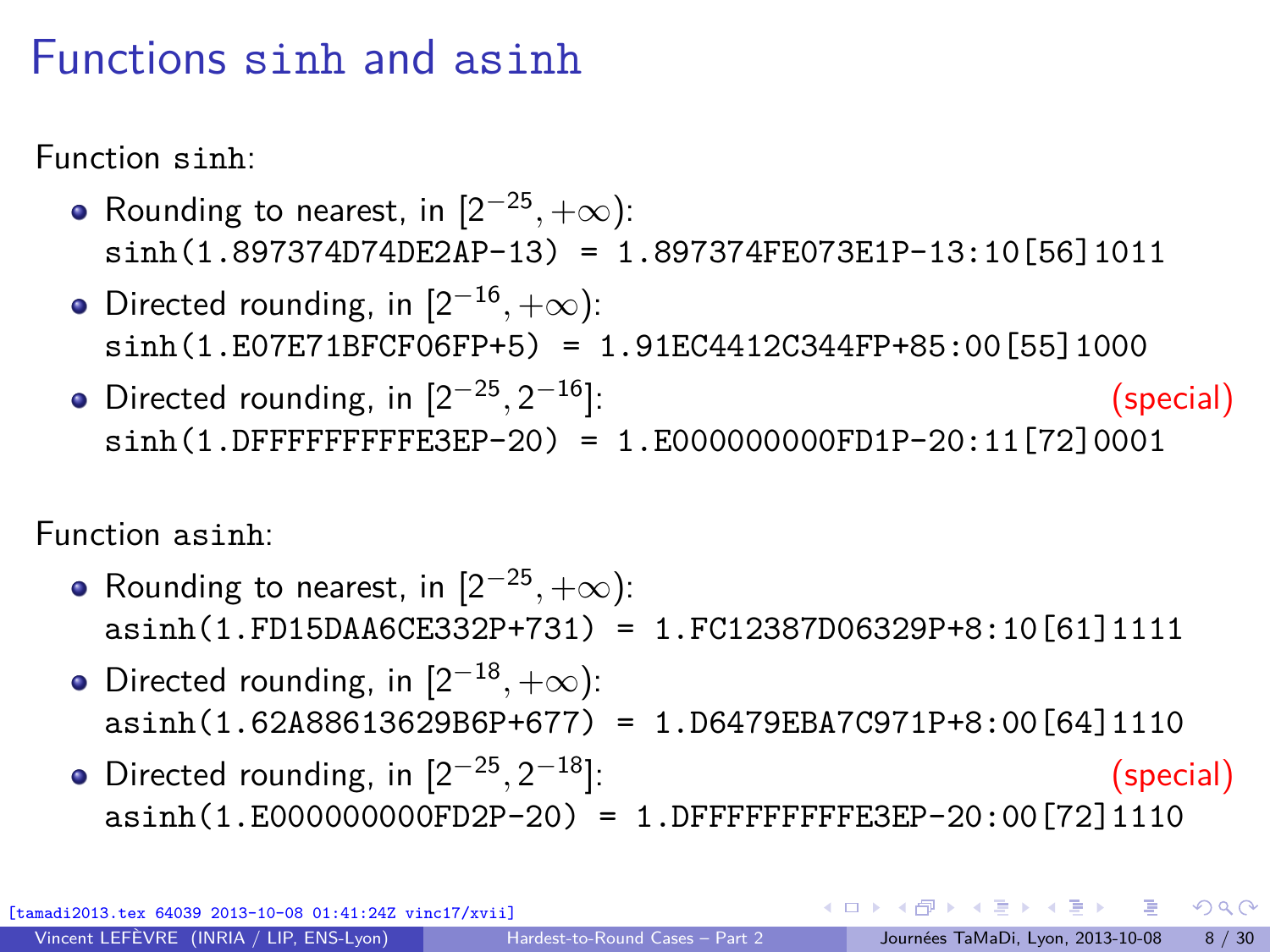#### Functions cosh and acosh

Function cosh:

- Rounding to nearest, in  $[2^{-25}, +\infty)$ : cosh(1.EA5F2F2E4B0C5P+1) = 1.710DB0CD0FED5P+4:10[57]1110
- Directed rounding, in  $[2^{-16}, +\infty)$ : cosh(1.E07E71BFCF06FP+5) = 1.91EC4412C344FP+85:00[55]1000
- Directed rounding, in  $[2^{-25}, 2]$ <sup>−</sup><sup>16</sup>]: (special) cosh(1.7FFFFFFFFFFF7P-23) = 1.0000000000047P0:11[89]0010

Function acosh:

- Rounding to nearest, in  $[1, +\infty)$ : acosh(1.297DE35D02E90P+13) = 1.3B562D2651A5DP+3:01[61]0001
- Directed rounding, in  $[1, +\infty)$ :  $acosh(1.62A88613629B6P+677) = 1. D6479EBA7C971P+8:00[64]1110$

 $\Omega$ 

→ イ何 ト イヨ ト イヨ ト ニヨ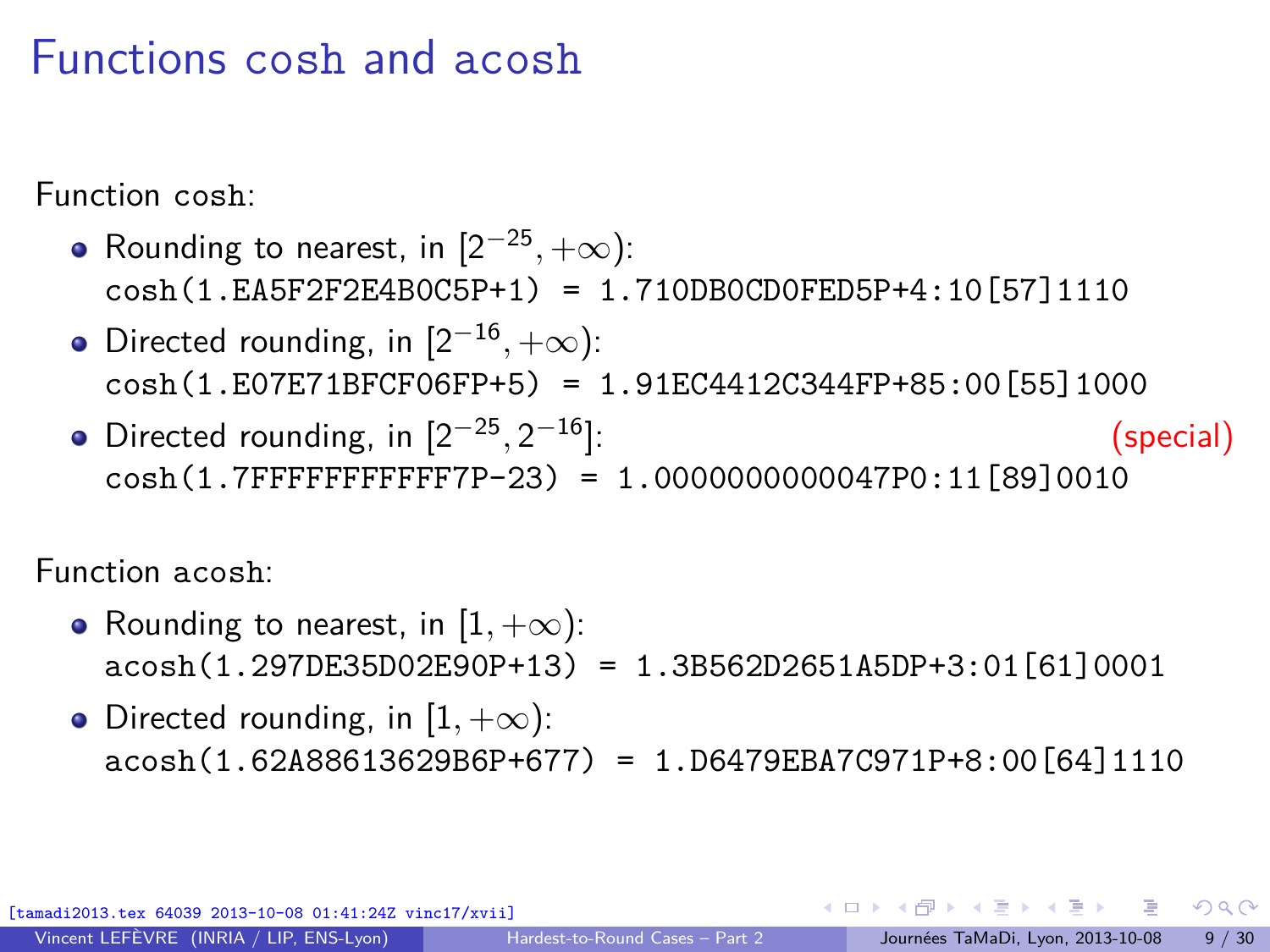### Functions sin and asin

Function sin:

- Rounding to nearest, in  $[2^{-25}, (1 + 4675/2^{13}) \cdot 2^1]$ : sin(1.598BAE9E632F6P-7) = 1.598A0AEA48996P-7:01[59]0000
- Directed rounding, in  $[2^{-18}, (1 + 4675/2^{13}) \cdot 2^1]$ : sin(1.FE767739D0F6DP-2) = 1.E9950730C4695P-2:11[65]0000
- Directed rounding, in  $[2^{-25}, 2]$ <sup>−</sup><sup>18</sup>]: (special)  $sin(1.E0000000001C2P-20) = 1.$  DFFFFFFFFFF02EP-20:00 [72] 1110

Function asin:

- Rounding to nearest, in  $[2^{-25}, 1]$ : asin(1.C373FF4AAD79BP-14) = 1.C373FF594D65AP-14:10[57]1010
- Directed rounding, in  $[2^{-18}, 1]$ : asin(1.E9950730C4696P-2) = 1.FE767739D0F6DP-2:00[64]1000
- Directed rounding, in  $[2^{-25}, 2]$ <sup>−</sup><sup>18</sup>]: (special) asin(1.DFFFFFFFFF02EP-20) = 1.E0000000001C1P-20:11[72]0001

[tamadi2013.tex 64039 2013-10-08 01:41:24Z vinc17/xvii]

 $QQ$ 

 $\mathbf{A} \oplus \mathbf{A} \rightarrow \mathbf{A} \oplus \mathbf{A} \rightarrow \mathbf{A} \oplus \mathbf{A} \rightarrow \mathbf{A} \oplus \mathbf{A}$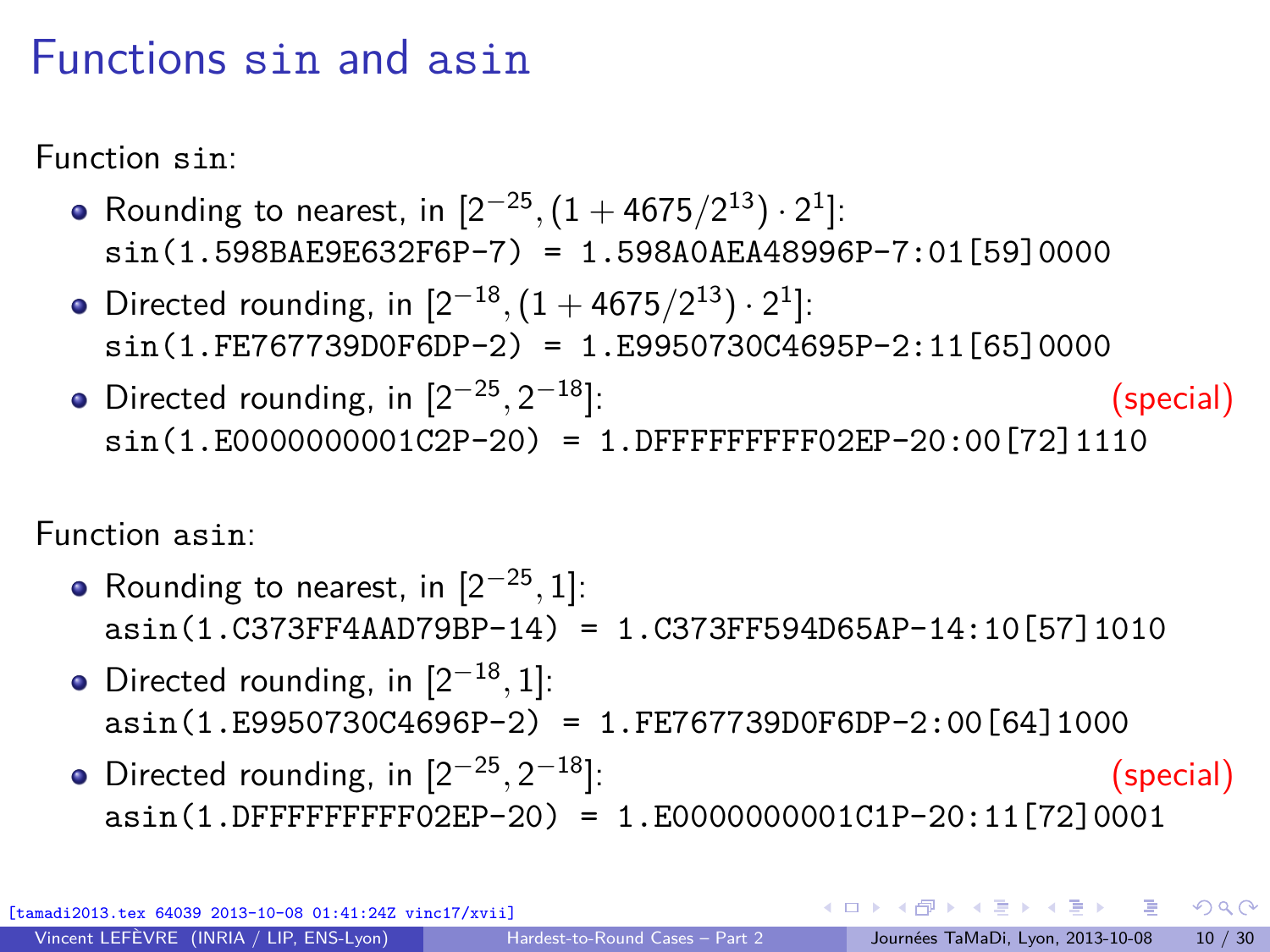### Functions cos and acos

Function cos:

- Rounding to nearest, in  $[0,\arccos(2^{-26})] \cup [\arccos(-2^{-27}),4]$ : cos(1.34EC2F9FC9C00P+1) = -1.7E2A5C30E1D6DP-1:01[58]0110
- $\text{Directed rounding, in } [2^{-17}, \text{acos}(2^{-26})] \cup [\text{acos}(-2^{-27}), 4]$ : cos(1.06B505550E6B2P-9) = 1.FFFFBC9A3FBFEP-1:00[58]1100
- Directed rounding, in  $[0, 2^{-17}]$ : <sup>−</sup><sup>17</sup>]: (special) cos(1.8000000000009P-23) = 1.FFFFFFFFFFF70P-1:00[88]1101

Function acos:

- Rounding to nearest, in  $[-1, -2^{-27}] \cup [2^{-26}, 1]$ : acos(1.53EA6C7255E88P-4) = 1.7CDACB6BBE707P0:01[57]0101
- Directed rounding, in  $[-1, -2^{-27}] \cup [2^{-26}, 1]$ : acos(1.FD737BE914578P-11) = 1.91E006D41D8D8P0:11[62]0010

(013-10-08 01:41:24Z vinc17/xvii]

 $209$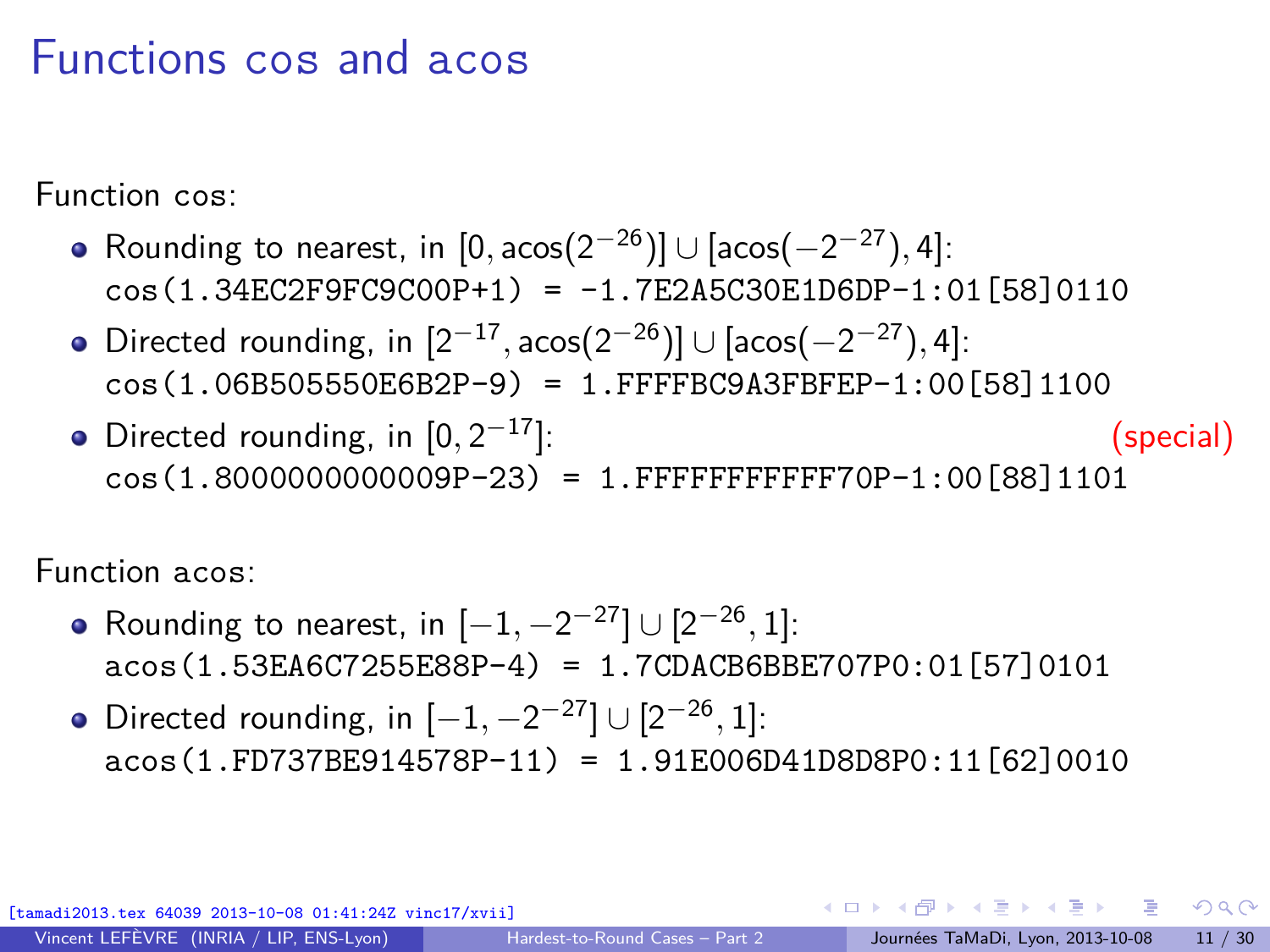### Functions tan and atan

Function tan:

- Rounding to nearest, in  $[2^{-18}, \pi/2]$ : tan(1.50486B2F87014P-5) = 1.5078CEBFF9C72P-5:10[57]1001
- Rounding to nearest, in  $[2^{-25}, 2]$ <sup>−</sup><sup>18</sup>]: (special) tan(1.DFFFFFFFFFF1FP-22) = 1.E000000000151P-22:01[78]0100
- Directed rounding, in  $[2^{-17}, \pi/2]$ : tan(1.A33F32AC5CEB5P-3) = 1.A933FE176B375P-3:00[55]1010
- Directed rounding, in  $[2^{-25}, 2]$ <sup>−</sup><sup>17</sup>]: (special) tan(1.DFFFFFFFFFC7CP-21) = 1.E000000000545P-21:11[72]0100

Function atan:

- Rounding to nearest, in  $(2^{-25}, +\infty)$ : atan(1.6298B5896ED3CP+1) = 1.3970E827504C6P0:10[63]1101
- Directed rounding, in  $(2^{-18}, +\infty)$ : atan(1.EB19A7B5C3292P+29) = 1.921FB540173D6P0:11[59]0011
- Directed rounding, in  $[2^{-25}, 2]$ <sup>−</sup><sup>18</sup>]: (special) atan(1.E000000000546P-21) = 1.DFFFFFFFFFC7CP-21:00[72]1011

 $-10-08$   $01:41:24Z$  vinc $17/x$ viil

←ロト ←何ト ←ヨト ←ヨト

 $2990$ 

- 3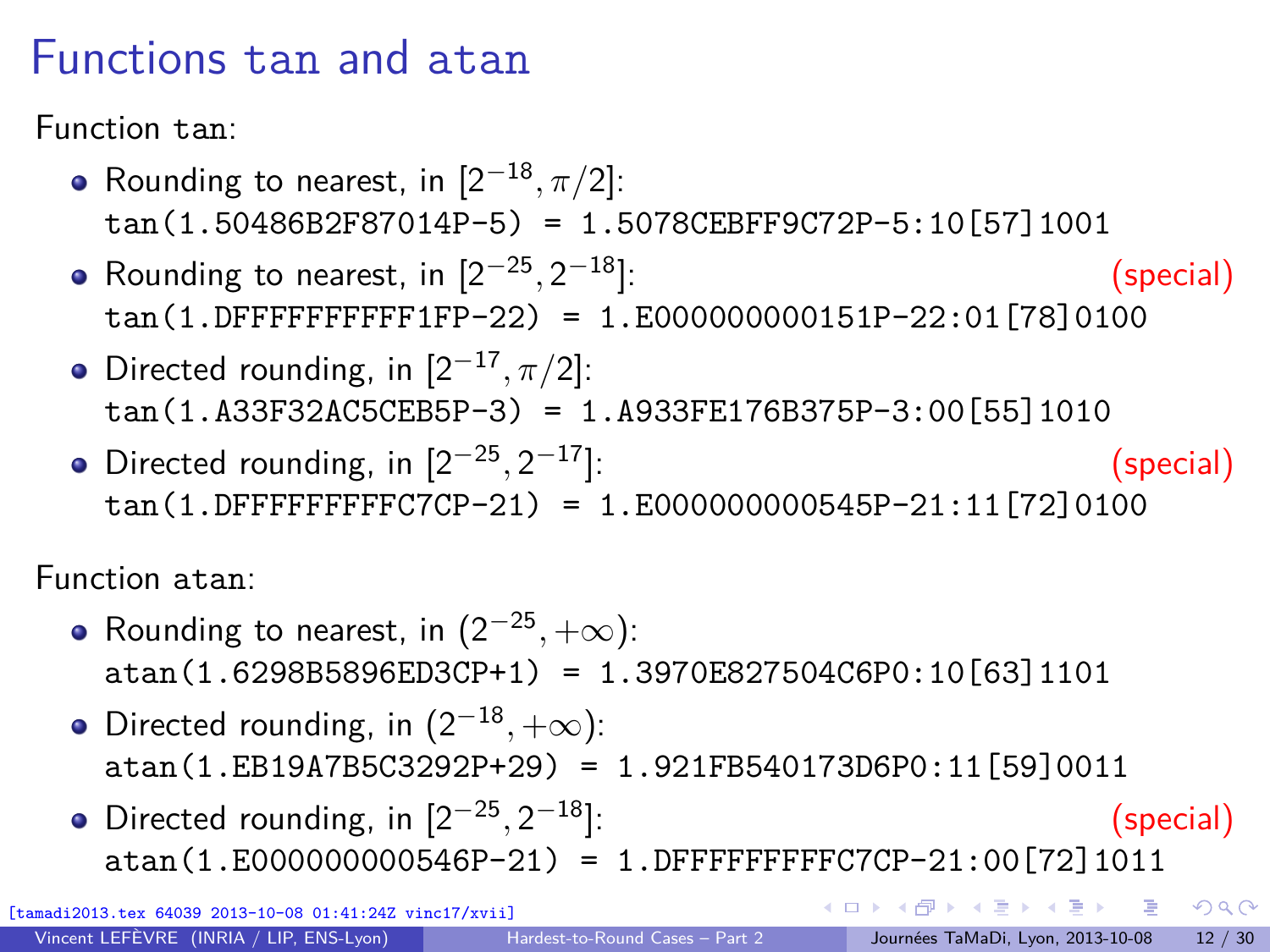#### Functions sin2pi and asin2pi

**Warning!** Results not guaranteed by readres.

Function sin2pi:

- Rounding to nearest, in  $[2^{-58}, 1/2]$ : sin2pi(1.F339AB57731D3P-51) = 1.88173243FB0F4P-48:01[56]0010
- Directed rounding, in  $[2^{-58}, 1/2]$ : sin2pi(1.BC03DF34E902CP-55) = 1.5CBA89AF1F855P-52:00[58]1101

Function asin2pi:

- Rounding to nearest, in  $[2^{-57}\pi, 1]$ : asin2pi(1.7718543A5606AP-29) = 1.DD95F913D2D22P-32:10[58]1011
- Directed rounding, in  $[2^{-57}\pi, 1]$ : asin2pi(1.5CBA89AF1F855P-52) = 1.BC03DF34E902BP-55:11[57]0111

[tamadi2013.tex 64039 2013-10-08 01:41:24Z vinc17/xvii]

 $QQ$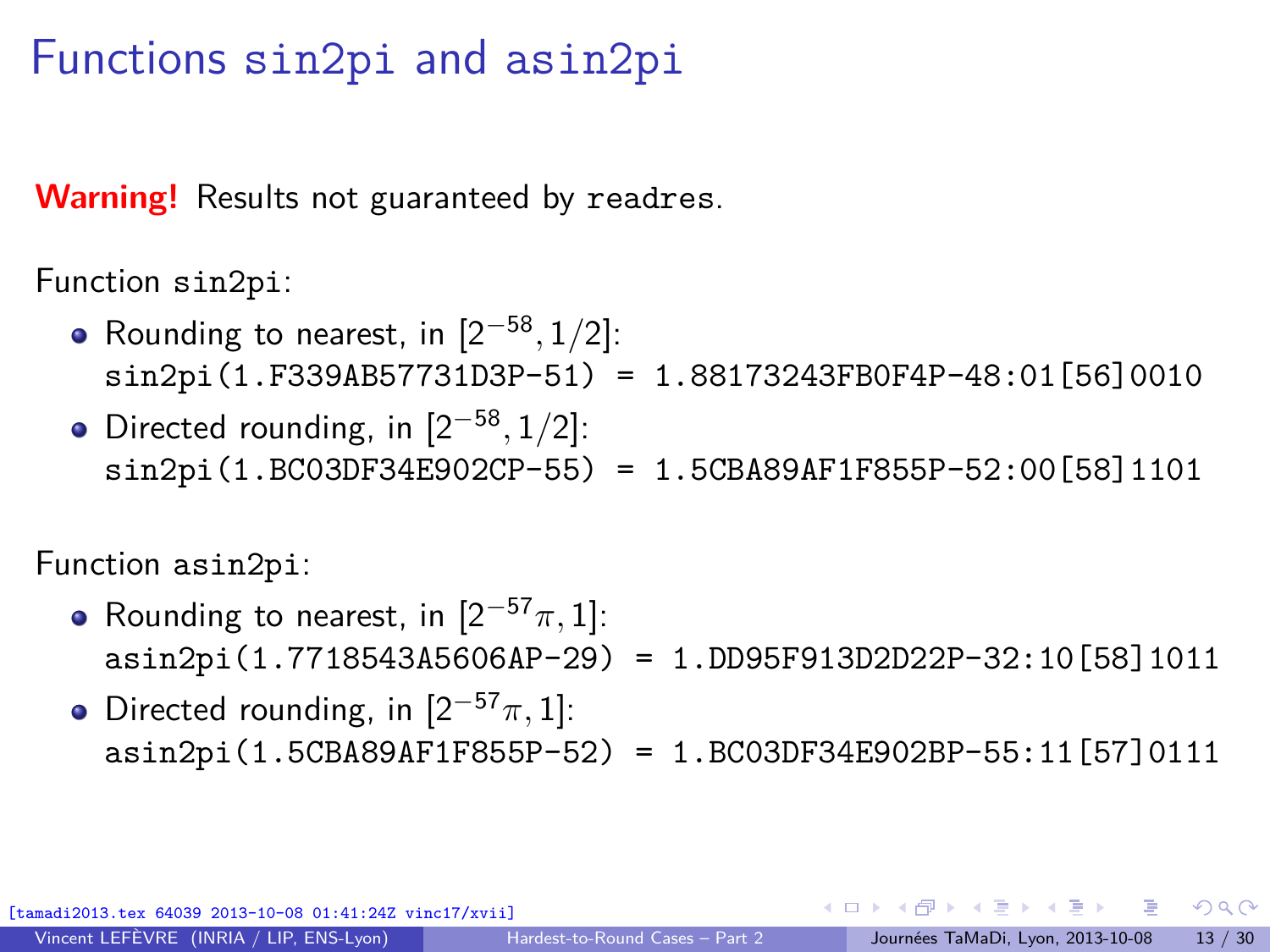#### Functions cos2pi and acos2pi

**Warning!** Results not guaranteed by readres.

Function cos2pi:

- Rounding to nearest, in [0*,* 1*/*2]: cos2pi(1.8242846E3D0AFP-25) = 1.FFFFFFFFFFE98P-1:01[57]0101
- Directed rounding, in [0*,* 1*/*2]: cos2pi(1.B17C08C8AB938P-14) = 1.FFFFF8ECE1969P-1:00[55]1110

Function acos2pi:

- Rounding to nearest, in [−1*,* 1]: acos2pi( 1.6C6CBC45DC8DEP-49) = 1.FFFFFFFFFFFF1P-3:01[61]0001 acos2pi(-1.6C6CBC45DC8DEP-48) = 1.000000000000EP-2:10[61]1110
- Directed rounding, in [−1*,* 1]: acos2pi( 1.6C6CBC45DC8DEP-48) = 1.FFFFFFFFFFFE2P-3:11[60]0001 acos2pi(-1.6C6CBC45DC8DEP-47) = 1.000000000001DP-2:00[60]1110

ex 64039 2013-10-08 01:41:24Z vinc17/xvii]

 $\Omega$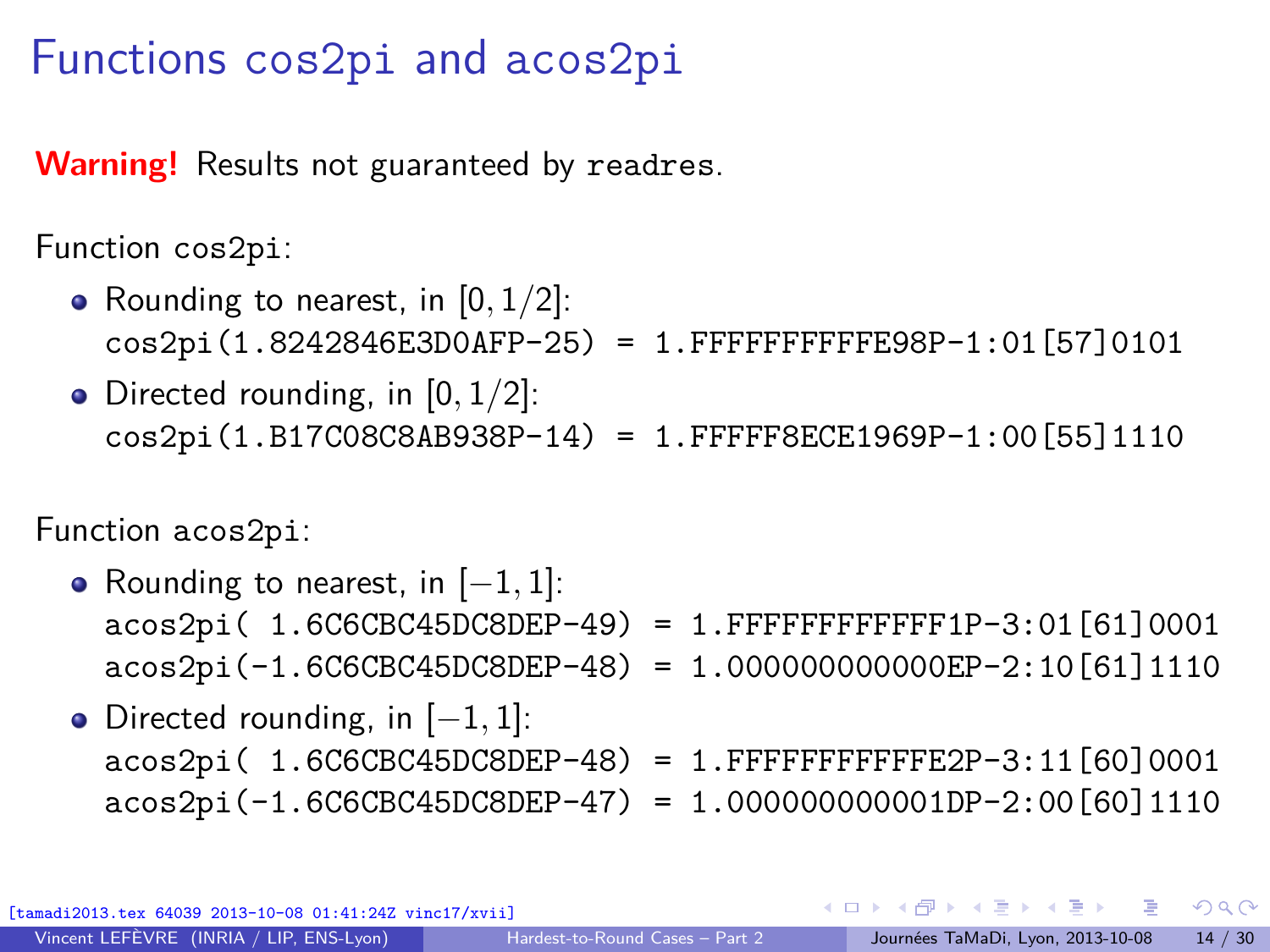#### Functions tan2pi and atan2pi

**Warning!** Results not guaranteed by readres.

Function tan2pi:

- Rounding to nearest, in  $[2^{-58}, 1/4]$ : tan2pi(1.9E2371E233D1BP-35) = 1.45437A2EBE656P-32:10[56]1100
- Directed rounding, in  $[2^{-58}, 1/4]$ : tan2pi(1.AC84C88F979A2P-55) = 1.508ECB38F52F9P-52:00[56]1000

Function atan2pi:

- Rounding to nearest, whole domain: atan2pi(1.E1A235BAB7461P+43) = 1.FFFFFFFFFFEA5P-3:10[59]1000
- Directed rounding, whole domain: atan2pi(1.E1A235BAB7461P+42) = 1.FFFFFFFFFFD4BP-3:00[58]1000

x 64039 2013-10-08 01:41:24Z vinc17/xvii]

 $QQ$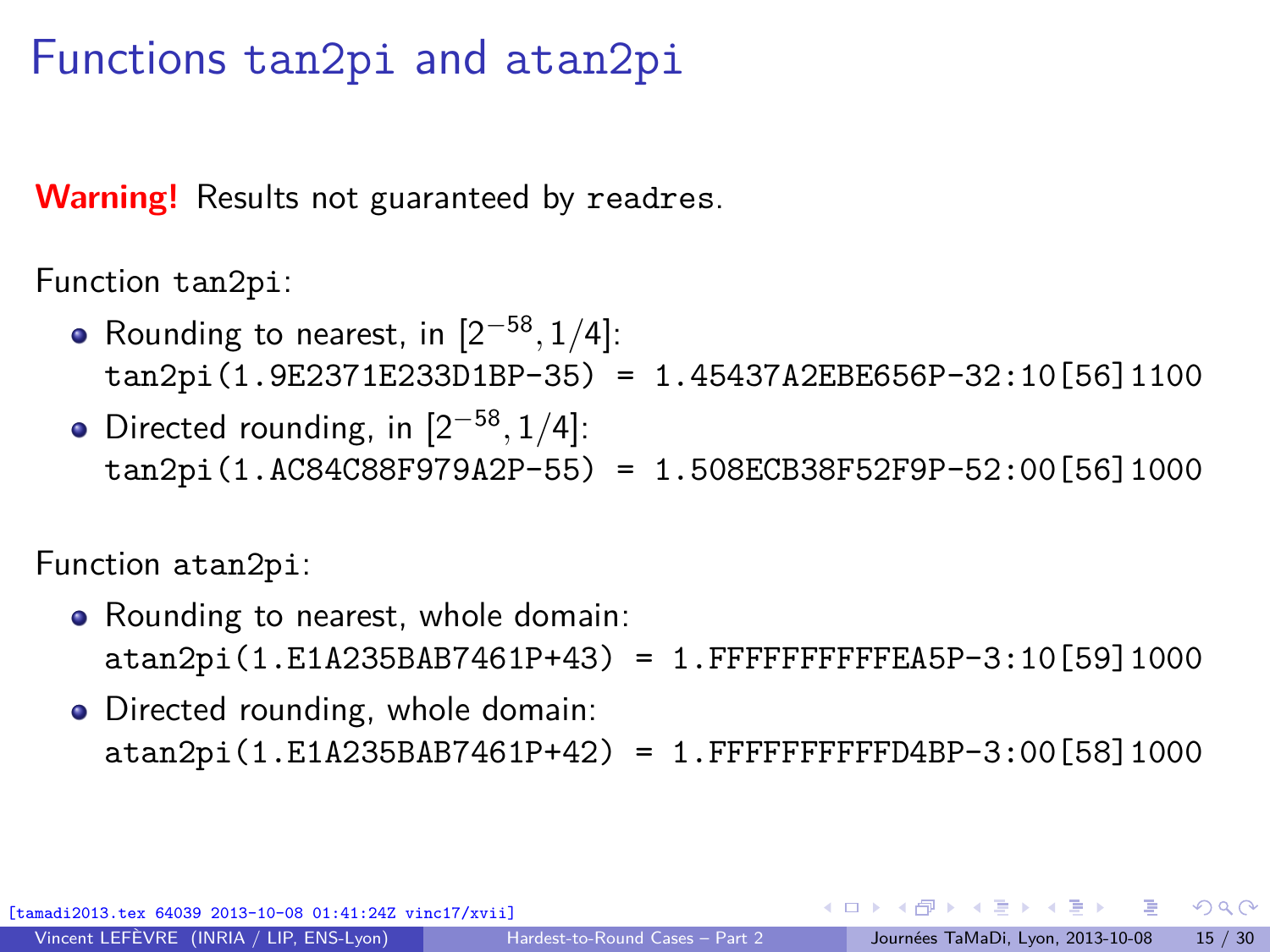### Functions exp2 and log2

Function exp2:

- Rounding to nearest, in [−1*/*2*,* 1*/*2] (→ whole domain): exp2(1.E4596526BF94DP-10) = 1.0053FC2EC2B53P0:01[59]0100
- Directed rounding, in [−1*/*2*,* 1*/*2] (→ whole domain): exp2(1.BFBBDE44EDFC5P-25) = 1.0000009B2C385P0:00[59]1011

Function log2:

- Rounding to nearest, in  $[1/2, +\infty)$  ( $\rightarrow$  whole domain): log2(1.1BA39FF28E3EAP+4) = 1.097767BB6B1E6P+2:10[54]1001
- Directed rounding, in  $[1/2, +\infty)$  ( $\rightarrow$  whole domain): log2(1.61555F75885B4P+512) = 1.003B81681E9B9P+9:11[55]0011

Only HR cases whose exponent is a power of 2 are given.

[tamadi2013.tex 64039 2013-10-08 01:41:24Z vinc17/xvii]

 $\Omega$ 

 $\left\{ \begin{array}{ccc} \square & \rightarrow & \left\{ \bigoplus \right\} & \rightarrow & \left\{ \begin{array}{ccc} \square & \rightarrow & \left\{ \begin{array}{ccc} \square & \rightarrow & \left\{ \end{array} \right\} \end{array} \right. \right. , \end{array} \right.$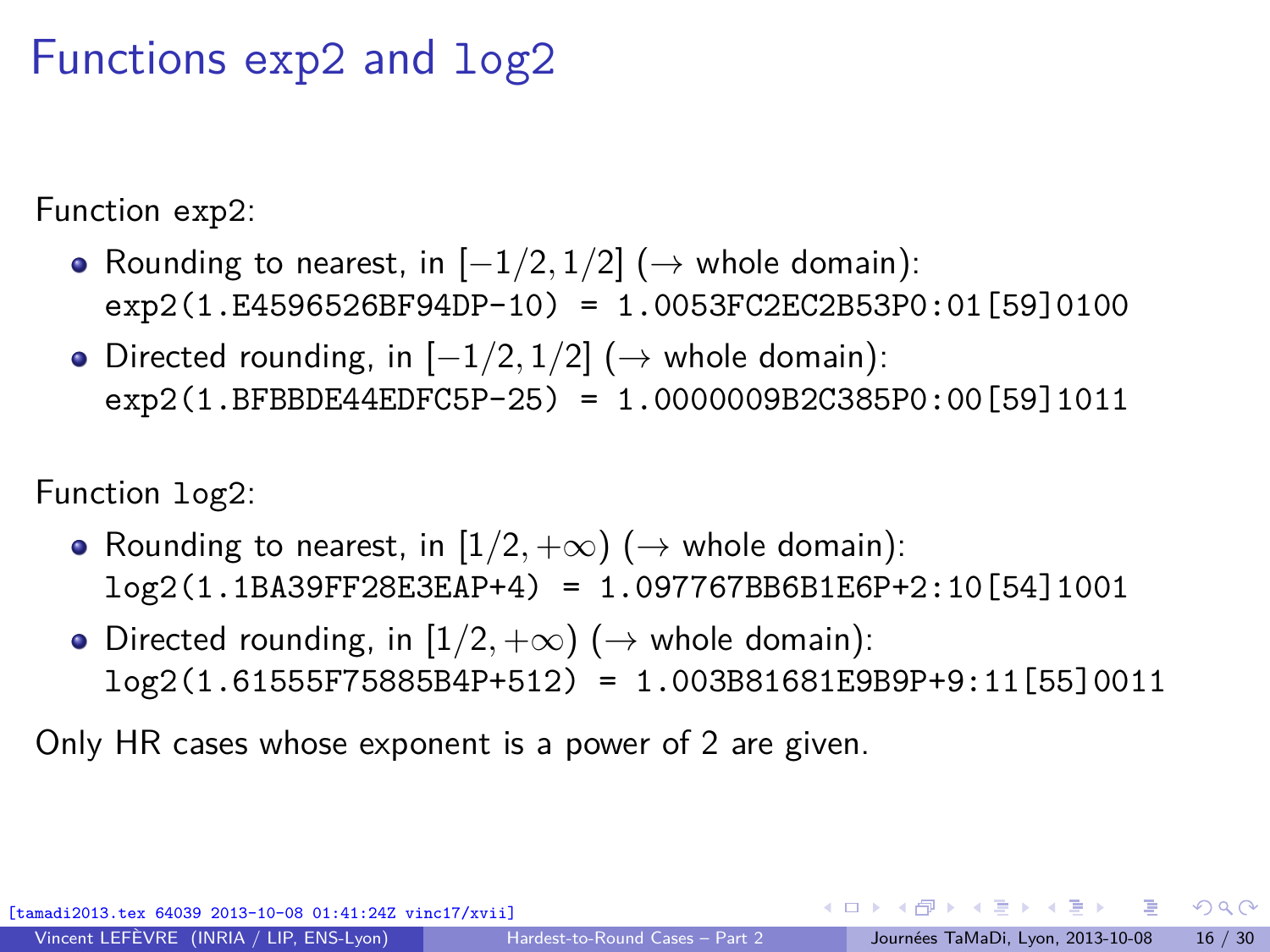#### Functions exp10 and log10

Function exp10:

- Rounding to nearest, whole domain: exp10(1.A83B1CF779890P-26) = 1.000000F434FAAP0:01[60]0101
- Directed rounding, whole domain: exp10(-1.1416C72A588A6P-1) = 1.27D838F22D09FP-2:11[65]0010

Function log10:

- Rounding to nearest, whole domain: log10(1.E12D66744FF81P+429) = 1.02D4F53729E44P+7:10[68]1001
- Directed rounding, whole domain: log10(1.CE41D8FA665FAP+4) = 1.75F49C6AD3BADP0:00[66]1010

ex 64039 2013-10-08 01:41:24Z vinc17/xvii]

 $2990$ 

K ロ X K @ X K 호 X K 호 X (호 X )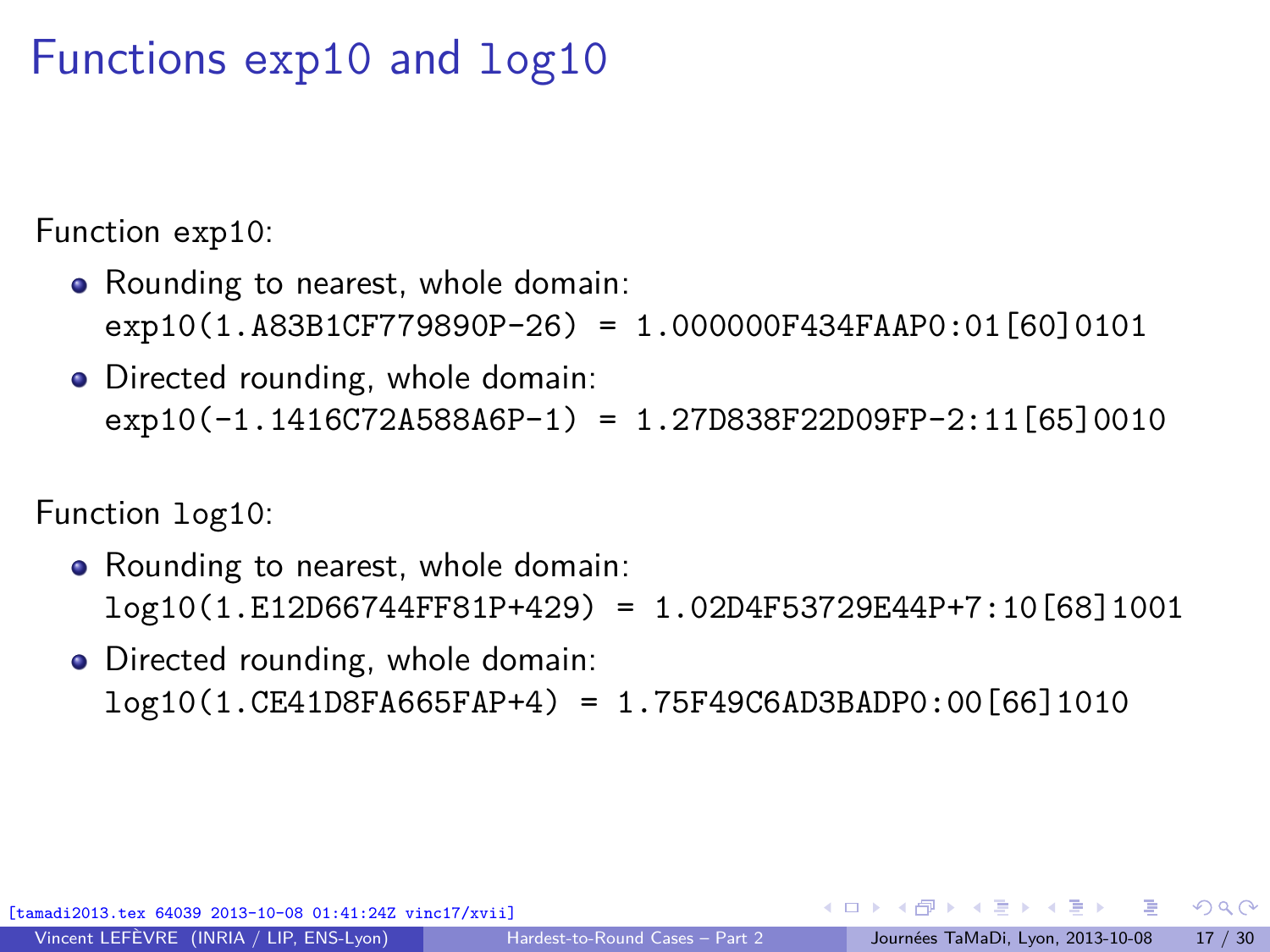# Functions  $x^n$

- $\bullet$  For each integer n, only one binade to test, and switching from one n to the next one (and temporarily switching back when needed) is done automatically with the current scripts. The code became stable on 2011-11-25.
- The exponent range is assumed to be unbounded.
- For  $|n|$  large, the approximation error by a low-degree polynomial is important.
- Since 2013-07-23 (for  $n \ge 4981$ ), the default internal precision of 300 digits configured for Maple is no longer sufficient.

This problem has been detected automatically. No wrong results!

The clients are now started with an option setting the internal precision used by Maple to 350 digits.

• In the following slides, several HR cases may be given for each function class and rounding mode.

ex 64039 2013-10-08 01:41:24Z vinc17/xvii]

イロト イ何 トイヨ トイヨト

<span id="page-17-0"></span> $\Omega$ 

Vincent LEFÈVRE (INRIA / LIP, ENS-Lyon) [Hardest-to-Round Cases – Part 2](#page-0-0) Journées TaMaDi, Lyon, 2013-10-08 18 / 30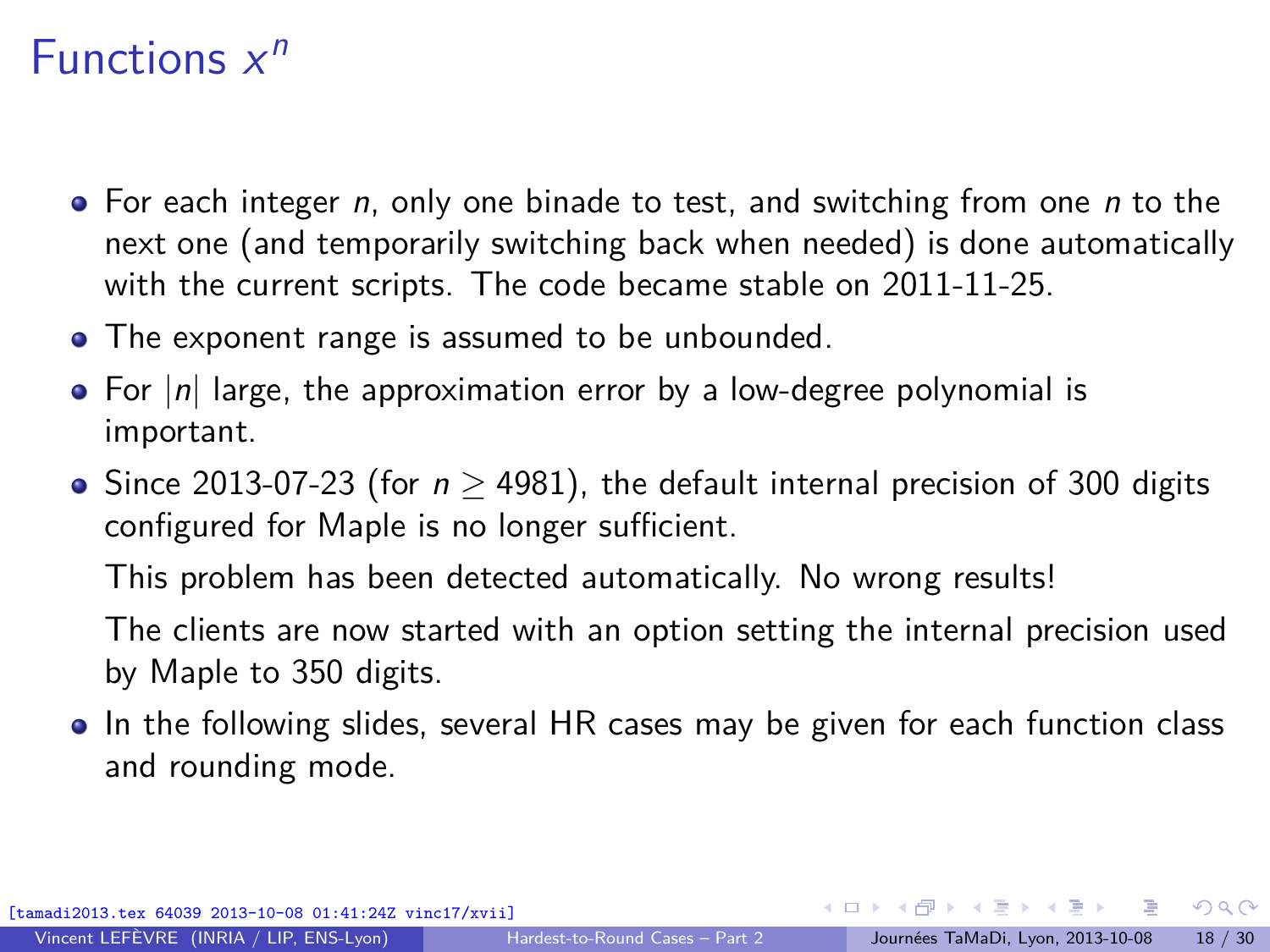# HR-Cases of  $x^n$

Function pown for  $-180 \le n \le -2$ :

• Rounding to nearest:

pown(1.EC658072F2432,-83) = 1.98AEB1A202D6EP-79:01[58]0100 pown(1.AFC6556E8B8BF,-84) = 1.9272905F02088P-64:01[58]0101 pown(1.C372354062FD0,-127) = 1.0B3A6186E8373P-104:01[58]0100

• Directed rounding:

pown(1.A338DAE8C33B7,-166) = 1.D6E21F8ED2049P-119:00[58]1001 pown(1.44C8DBB1C0114,-179) = 1.74CBC6427CF4DP-62:00[58]1010 pown(1.527C94D2A1264,-179) = 1.D437BFF7CCB87P-73:11[58]0010

Function rootn (denoted rtn) for  $-180 \le n \le -2$ :

- Rounding to nearest: rtn(1.B7BDFD5807F33P-114,-180) = 1.8BE6BE4B400C2:01[71]0001
- Directed rounding:

rtn(1.D6E21F8ED2049P-119,-166) = 1.A338DAE8C33B7:00[66]1100 rtn(1.74CBC6427CF4DP-62, -179) = 1.44C8DBB1C0114:00[66]1100 rtn(1.D437BFF7CCB88P-73, -179) = 1.527C94D2A1263:11[66]0001

 $\Omega$ 

 $\mathbf{A} \oplus \mathbf{A} \rightarrow \mathbf{A} \oplus \mathbf{A} \rightarrow \mathbf{A} \oplus \mathbf{A} \rightarrow \mathbf{A} \oplus \mathbf{A}$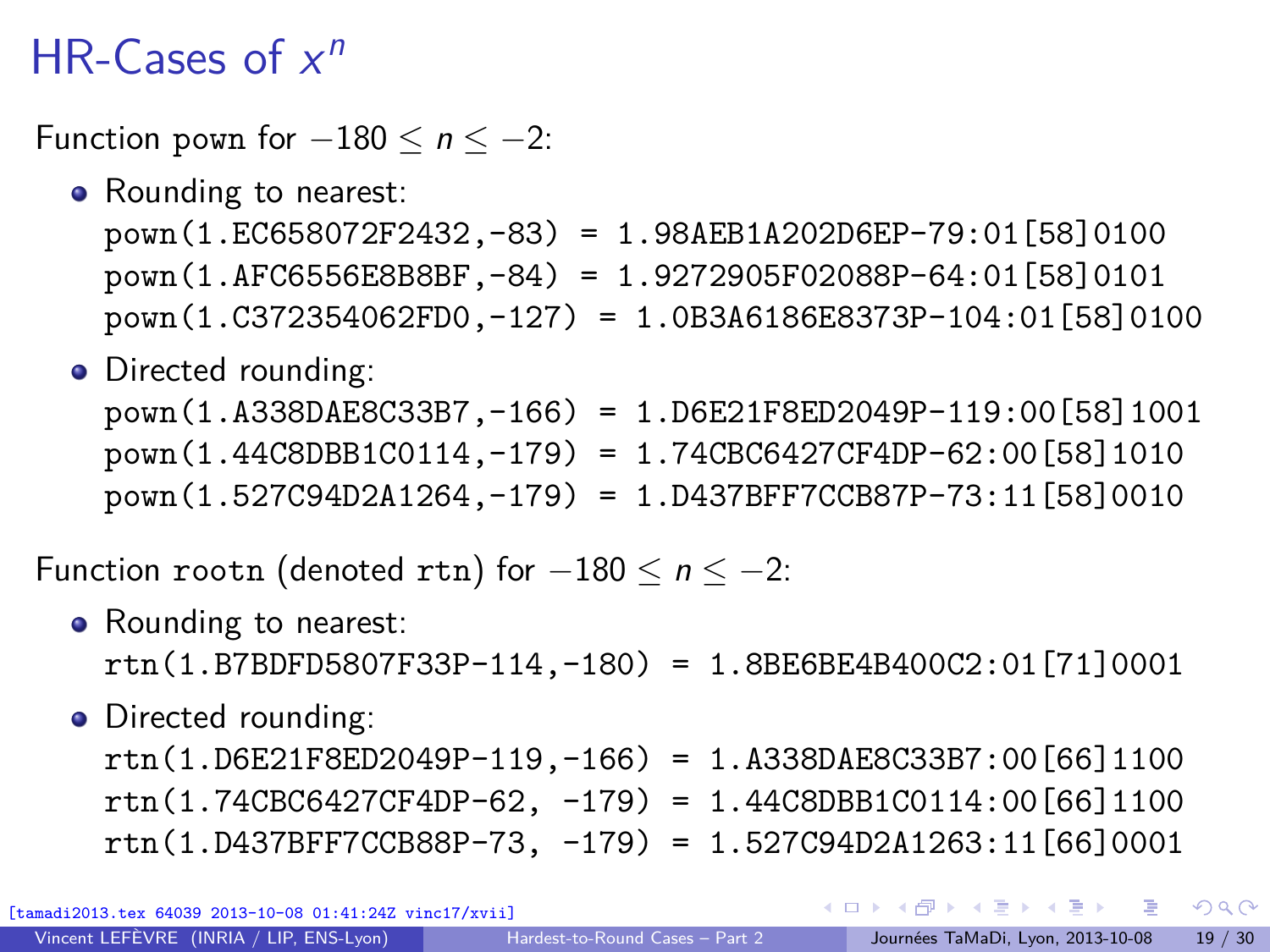# HR-Cases of  $x^n$  [2]

Function pown for  $3 \lt n \lt 5188$ :

- Rounding to nearest: pown(1.5C69202D46821, 952) = 1.3B993E08AAD26P+423:10[63]1001 pown(1.C72CE7406B3CE,1776) = 1.7D646B1EE4F67P+1474:01[64]0011
- Directed rounding: pown(1.290EB7BCC6A0E,4025) = 1.B10D94BB8FD98P+863:11[63]0000

Function rootn (denoted rtn) for  $3 \le n \le 5188$ :

• Rounding to nearest: rtn(1.DCBA0C48B3F29P+253, 1039) = 1.2F4027B25ACDF:01[73]0100 rtn(1.AC171E04B83E0P+137, 1907) = 1.0D24A15B3F0AF:10[73]1101

#### • Directed rounding:

rtn(1.C3EC89C7763F1P+1493,2309) = 1.90DC35E30BD19:11[73]0001 rtn(1.7587F927AFFD8P+2911,3592) = 1.C0FF5FB7FB24E:00[74]1101 rtn(1.BE49DF2392B0FP+2117,3712) = 1.7C2D624C9A5C5:00[74]1111 rtn(1.B10D94BB8FD99P+863, 4025) = 1.290EB7BCC6A0E:00[75]1011

tex 64039 2013-10-08 01:41:24Z vinc17/xvii]

 $QQ$ 

 $\left\{ \begin{array}{ccc} 1 & 0 & 0 \\ 0 & 1 & 0 \end{array} \right.$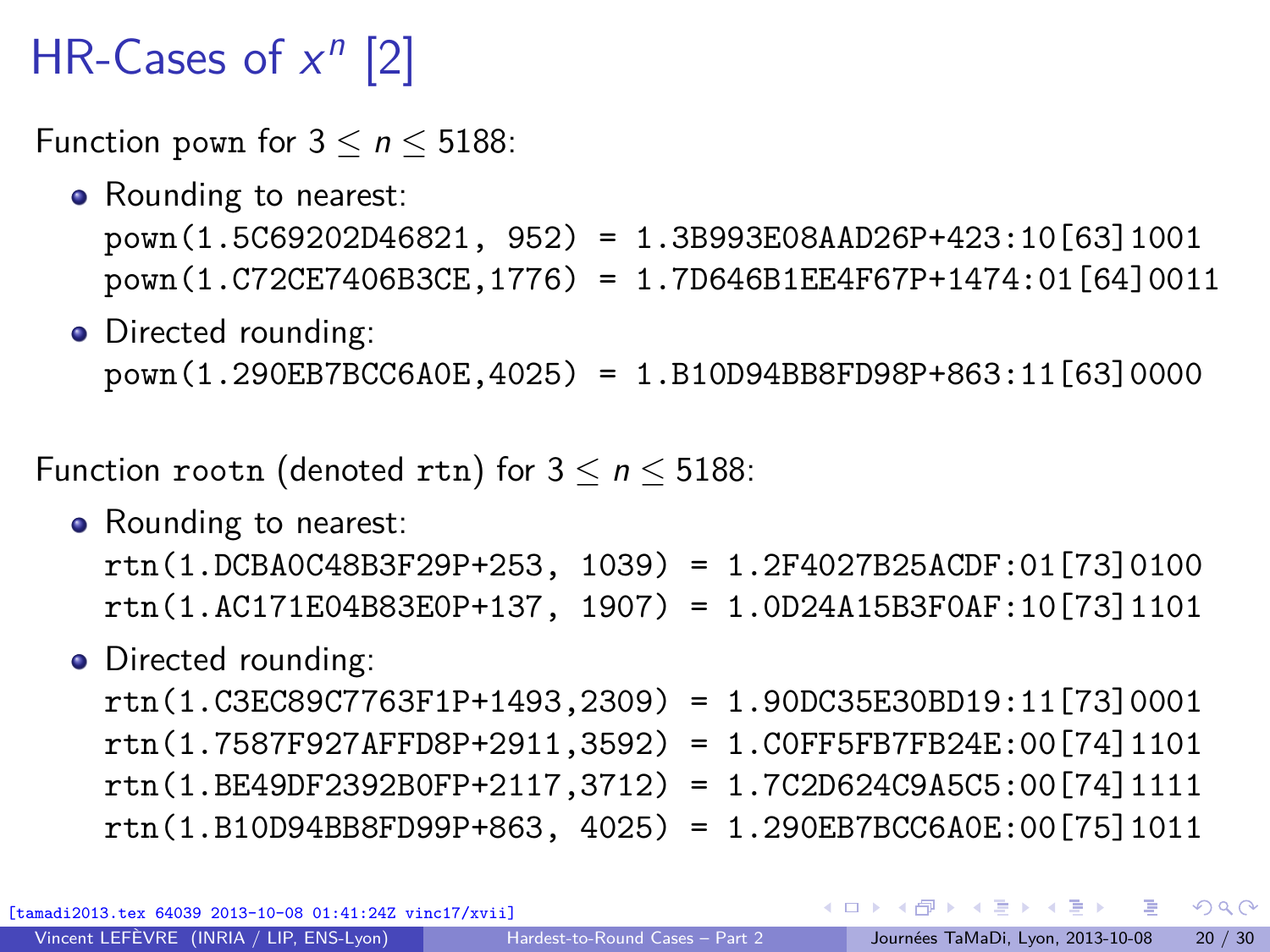# Progression of HR-Case Results for  $x^n$



| [tamadi2013.tex 64039 2013-10-08 01:41:24Z vinc17/xvii] |                                 |  | HELD KAPD KIED KIED IE HOQO               |  |
|---------------------------------------------------------|---------------------------------|--|-------------------------------------------|--|
| Vincent LEFÈVRE (INRIA / LIP, ENS-Lyon)                 | Hardest-to-Round Cases - Part 2 |  | Journées TaMaDi, Lyon, 2013-10-08 21 / 30 |  |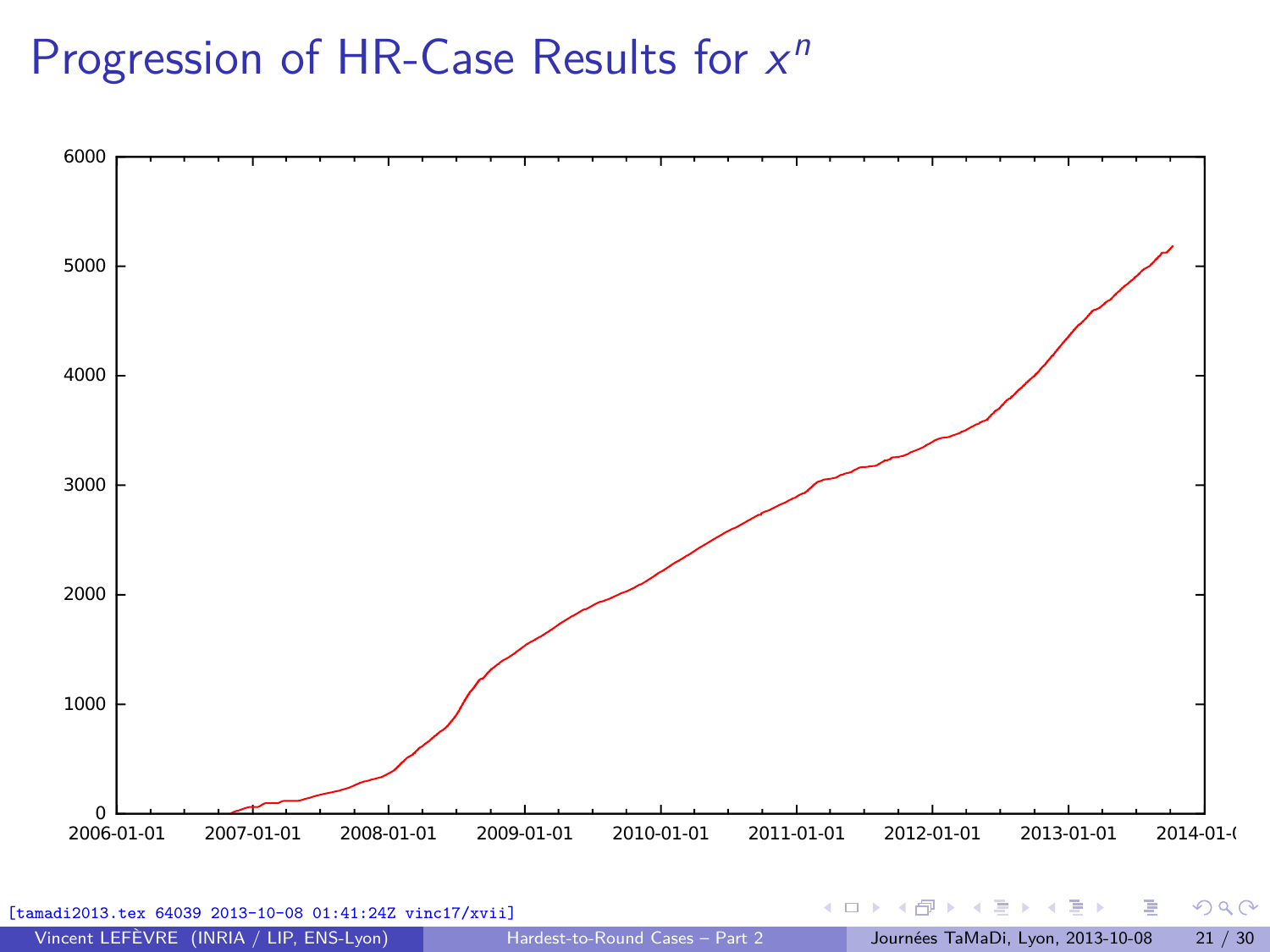# Average Computation Time

The following slides give graphs showing an estimate of the average computation time of each tested  $x^n$  (the full binade) for some machines.

Based on the actual tests of  $x^n$  (see previous slides), assuming that the total time is proportional to the time taken by the interval chunks that have been tested on the machine.

<span id="page-21-0"></span>Some timings are surprising. . . Some of them can be explained, e.g. a change of the parameters of the algorithms before  $n = 500$  (?).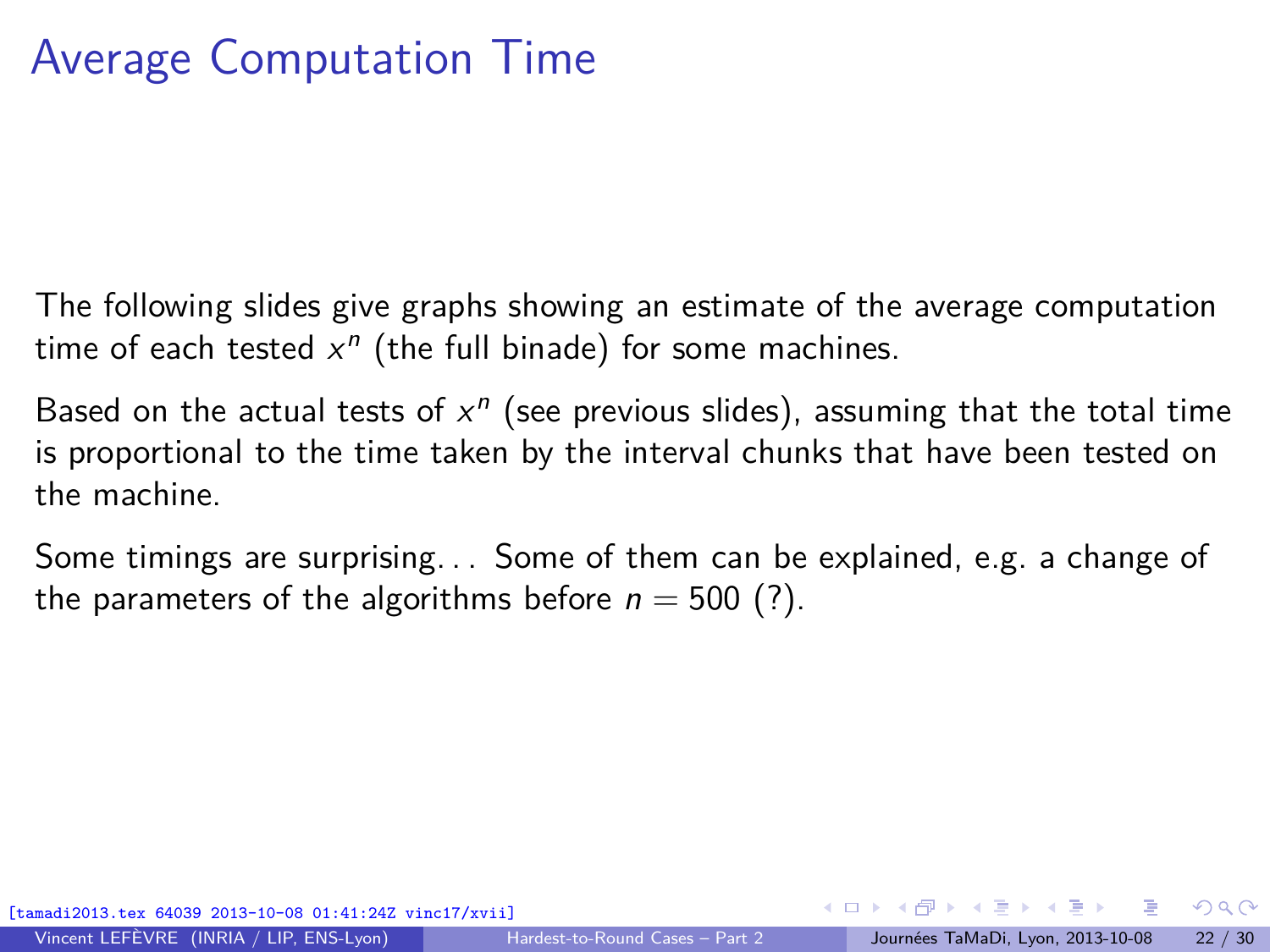## Host courge

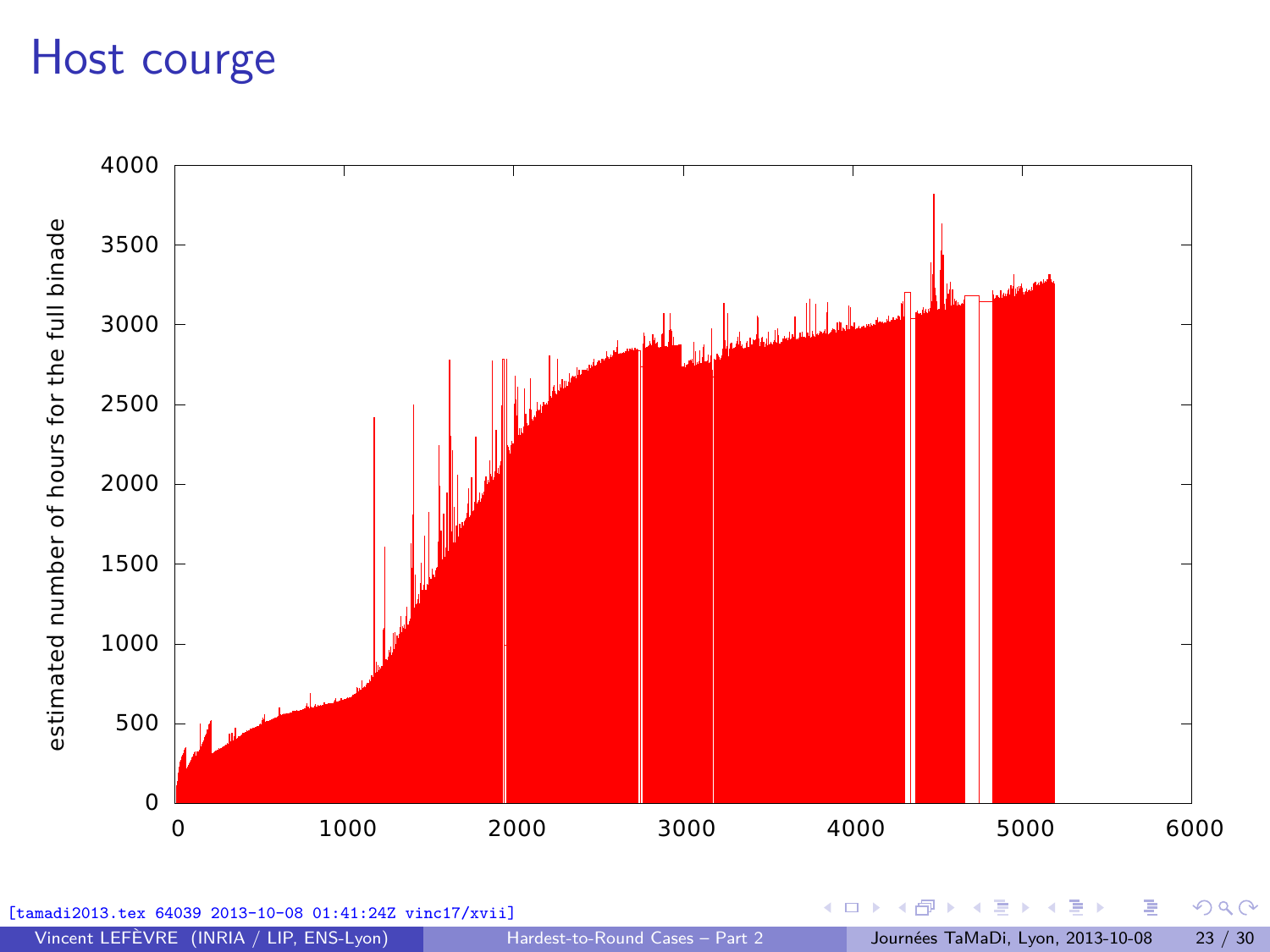### Host patate



Vincent LEFÈVRE (INRIA / LIP, ENS-Lyon) [Hardest-to-Round Cases – Part 2](#page-0-0) Journées TaMaDi, Lyon, 2013-10-08 24 / 30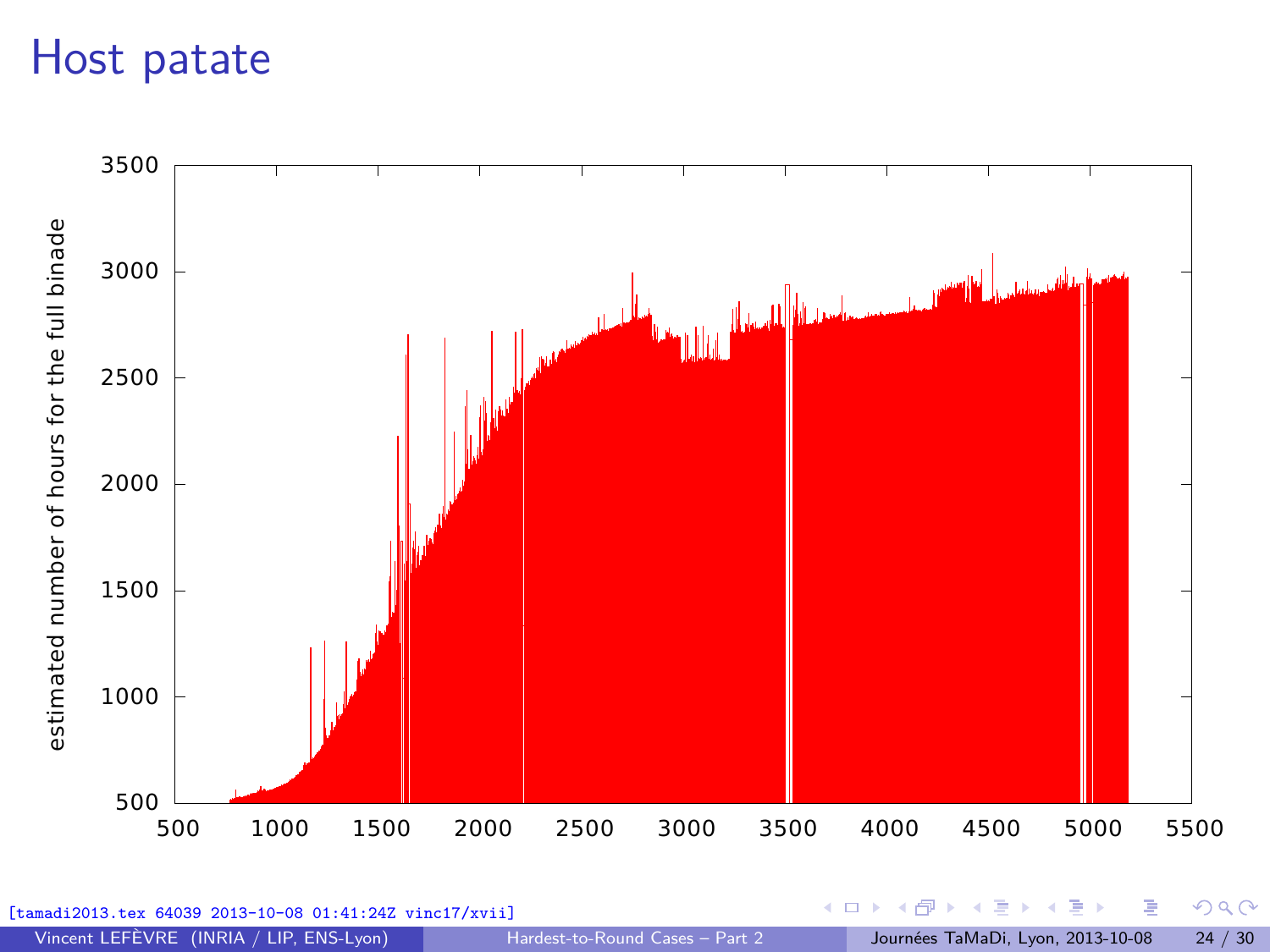## Host vin

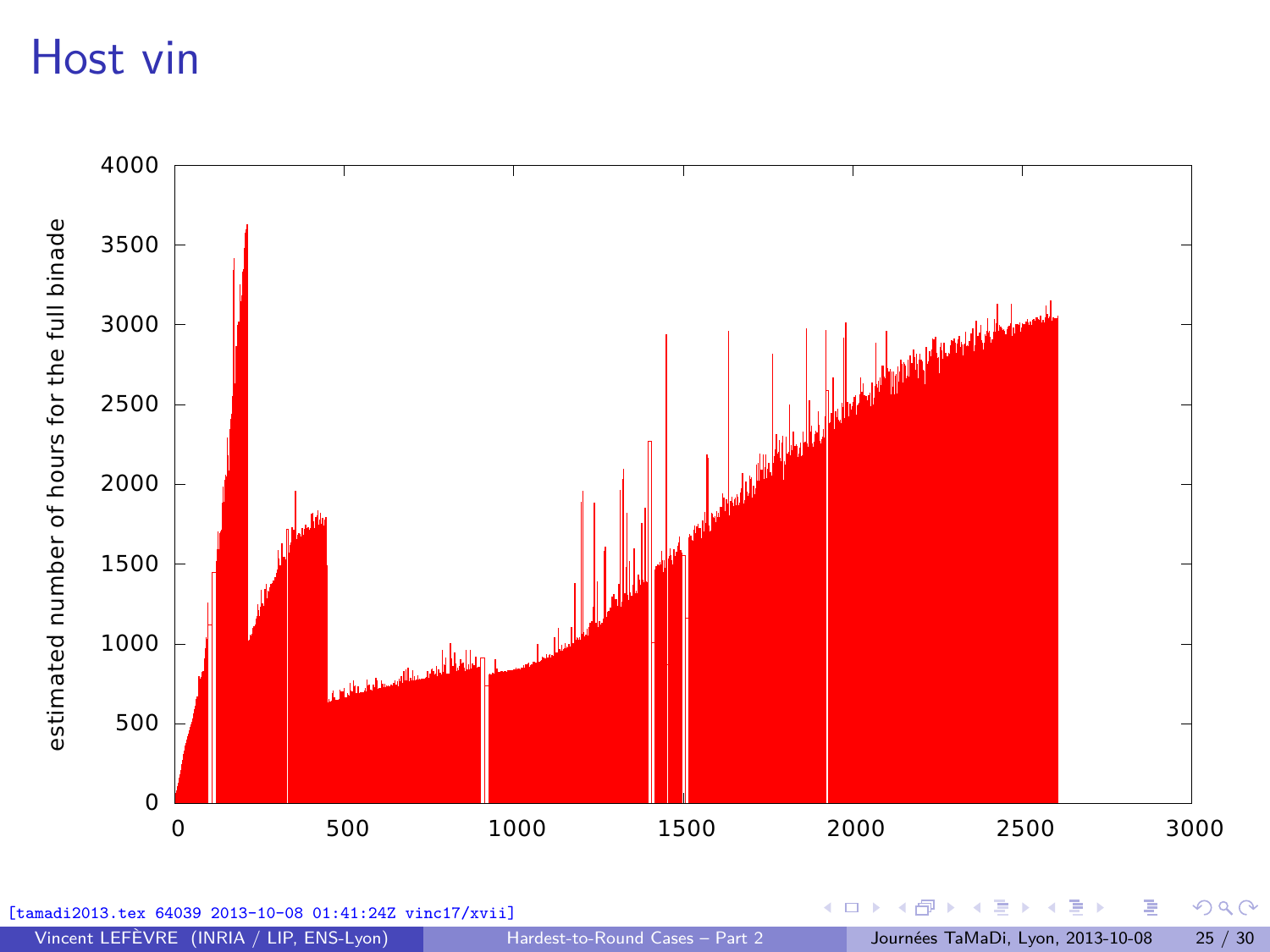# Host ypig

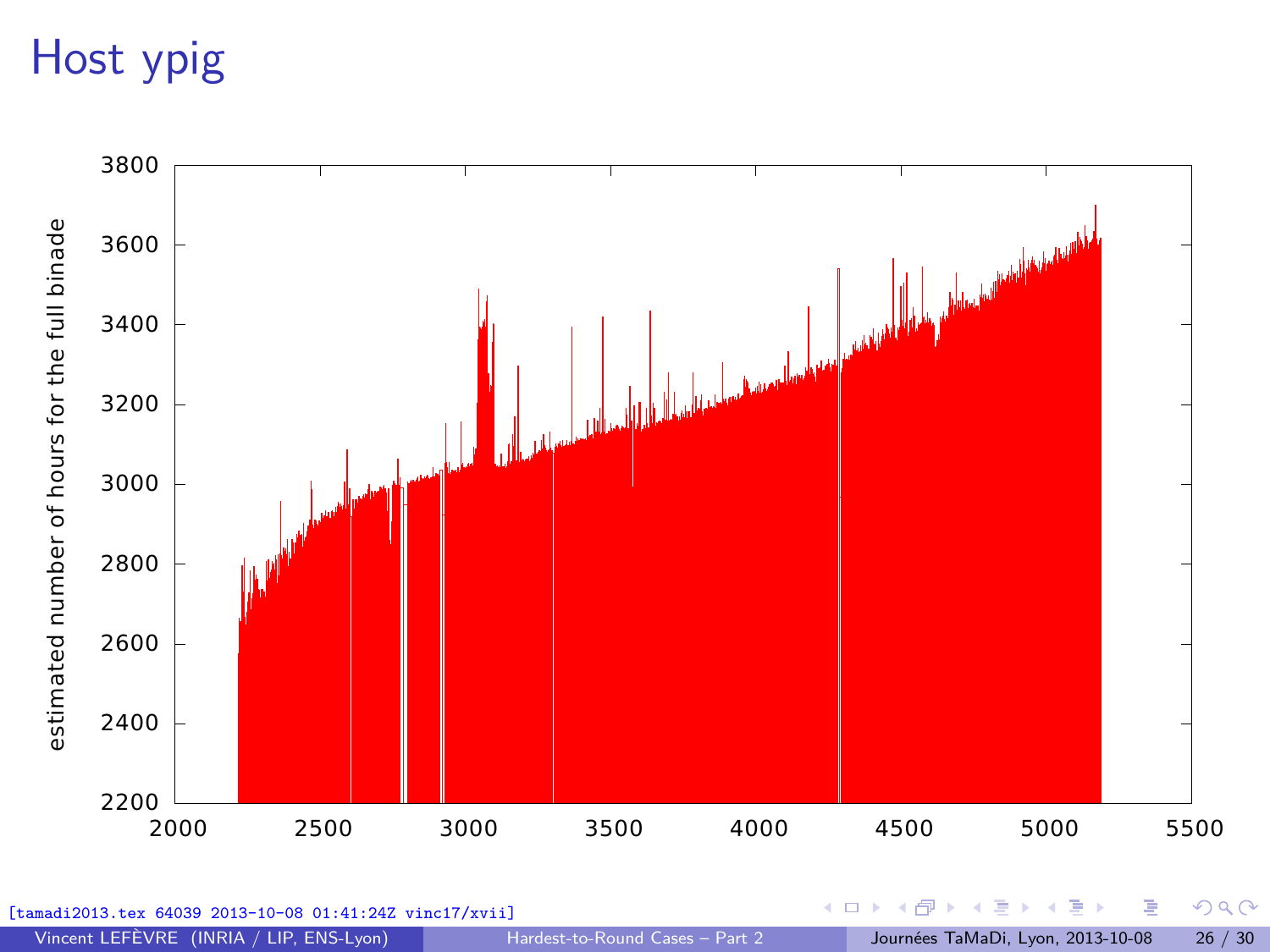# Host ble

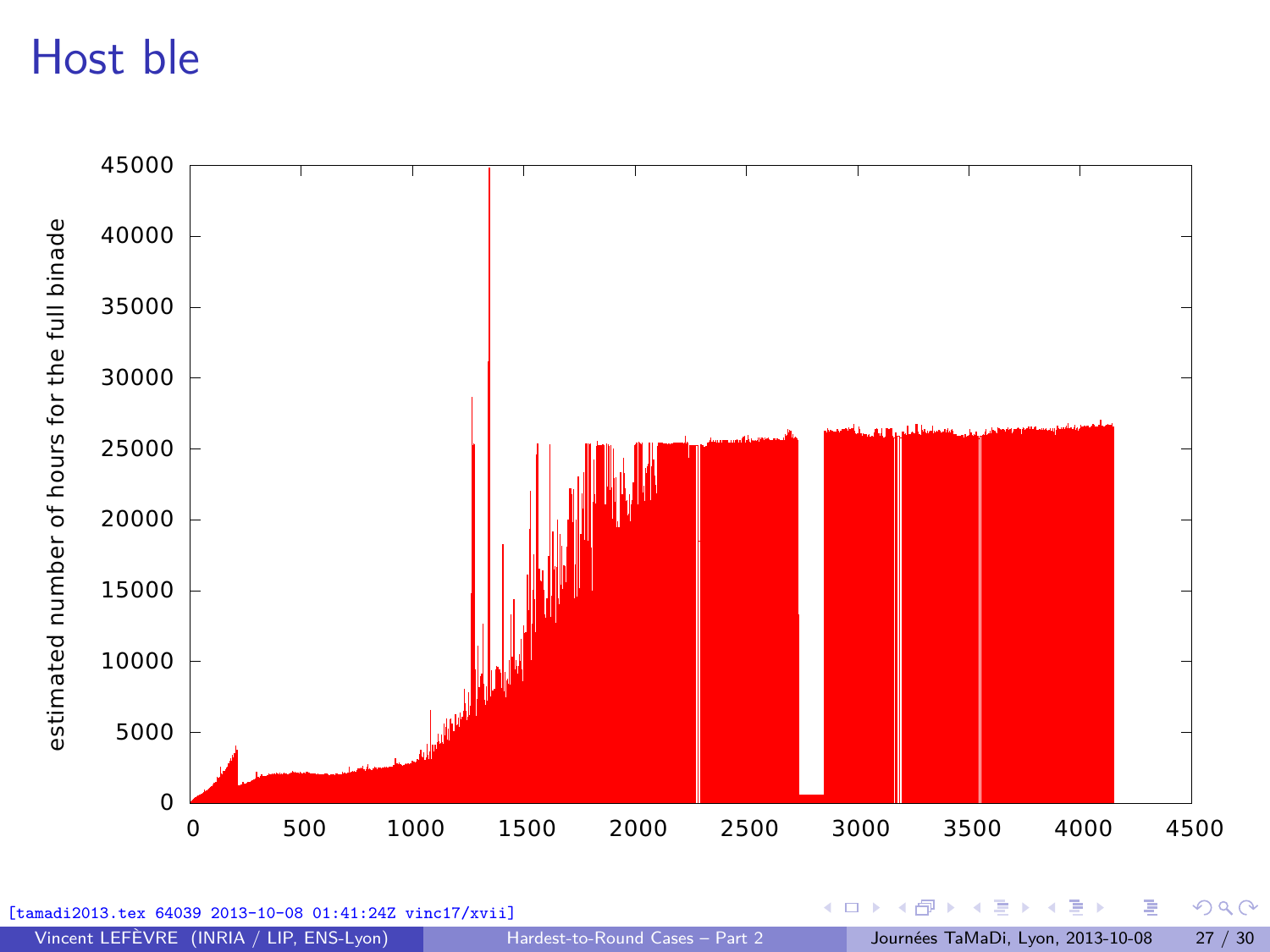## Host claustar

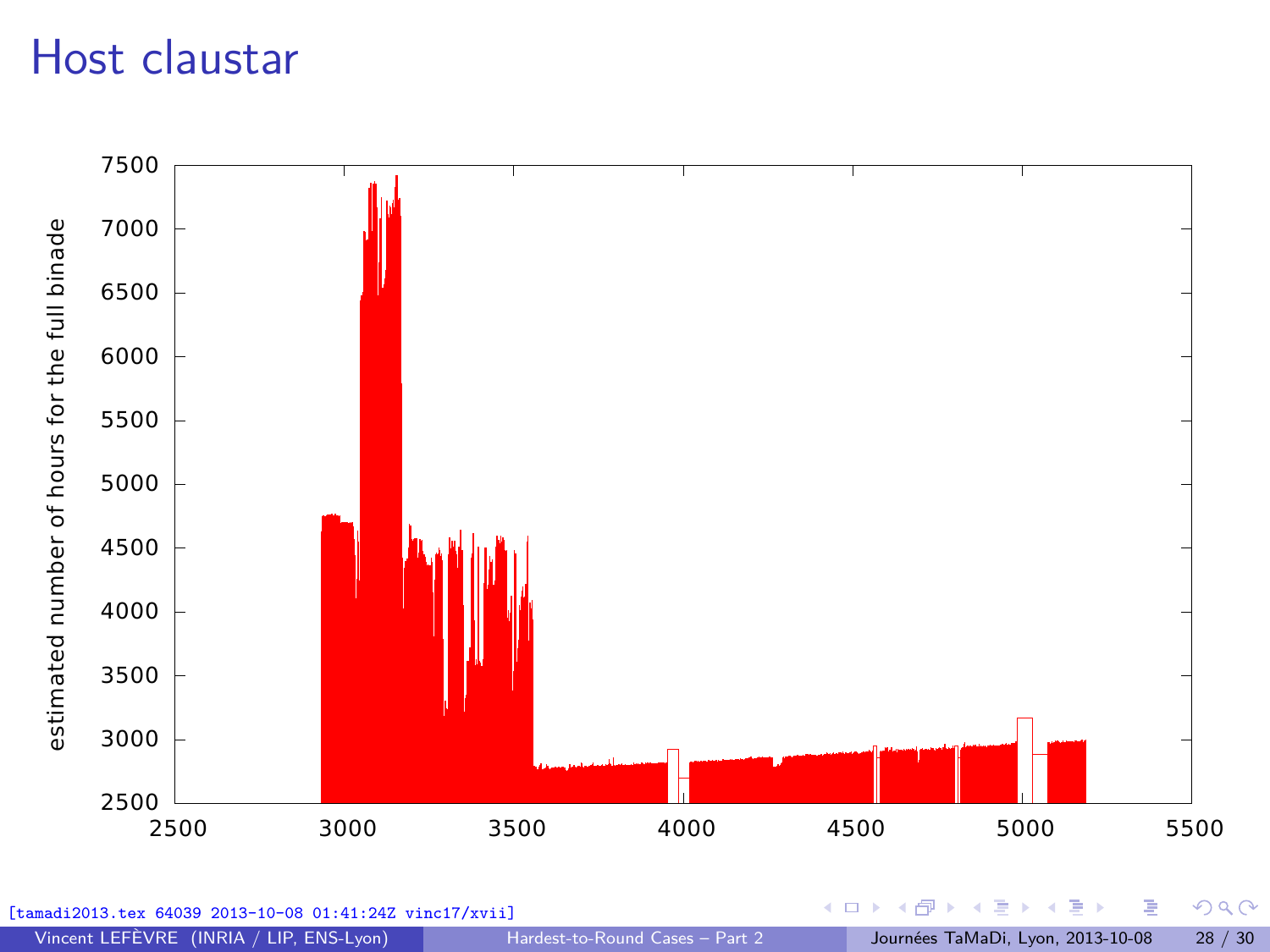### Host acalou



Vincent LEFÈVRE (INRIA / LIP, ENS-Lyon) [Hardest-to-Round Cases – Part 2](#page-0-0) Journées TaMaDi, Lyon, 2013-10-08 29 / 30